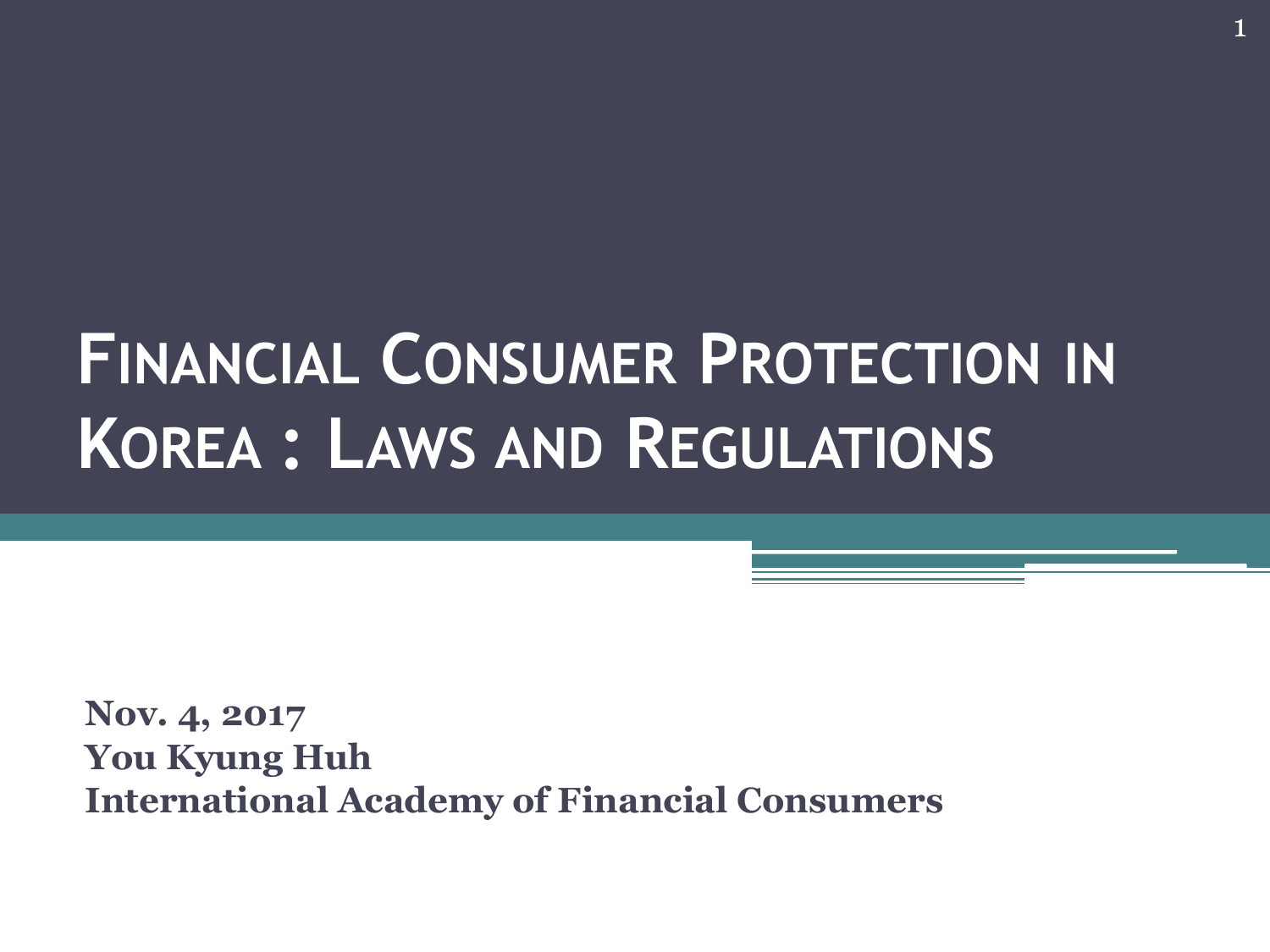# OUTLINE

- I. (No) Legal Definition of Financial Consumer
- II. Sector-based Laws and Rules
	- 1. Banking
	- 2. Securities
	- 3. Insurance
- III. New Financial Consumer Protection Bill Pending Legislative Review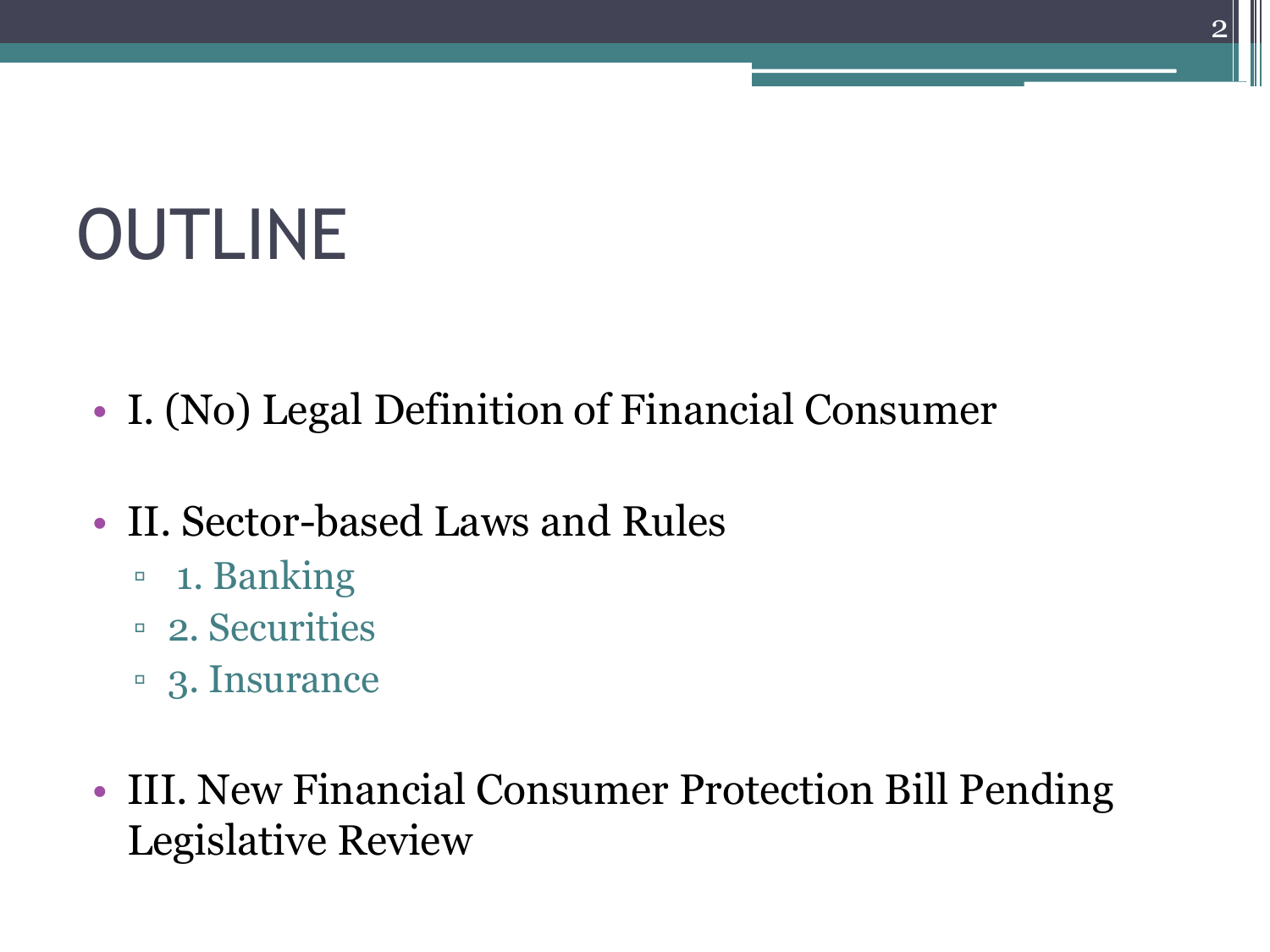## I. No Legal Definition of Financial Consumer

- Existing Sector Based Laws ▫ Depositor, Investor, Policyholder
- New definition under "Foundational Law on Financial Consumer Protection" (Proposed Bill)
	- Professional financial consumers
	- Non-professional financial consumers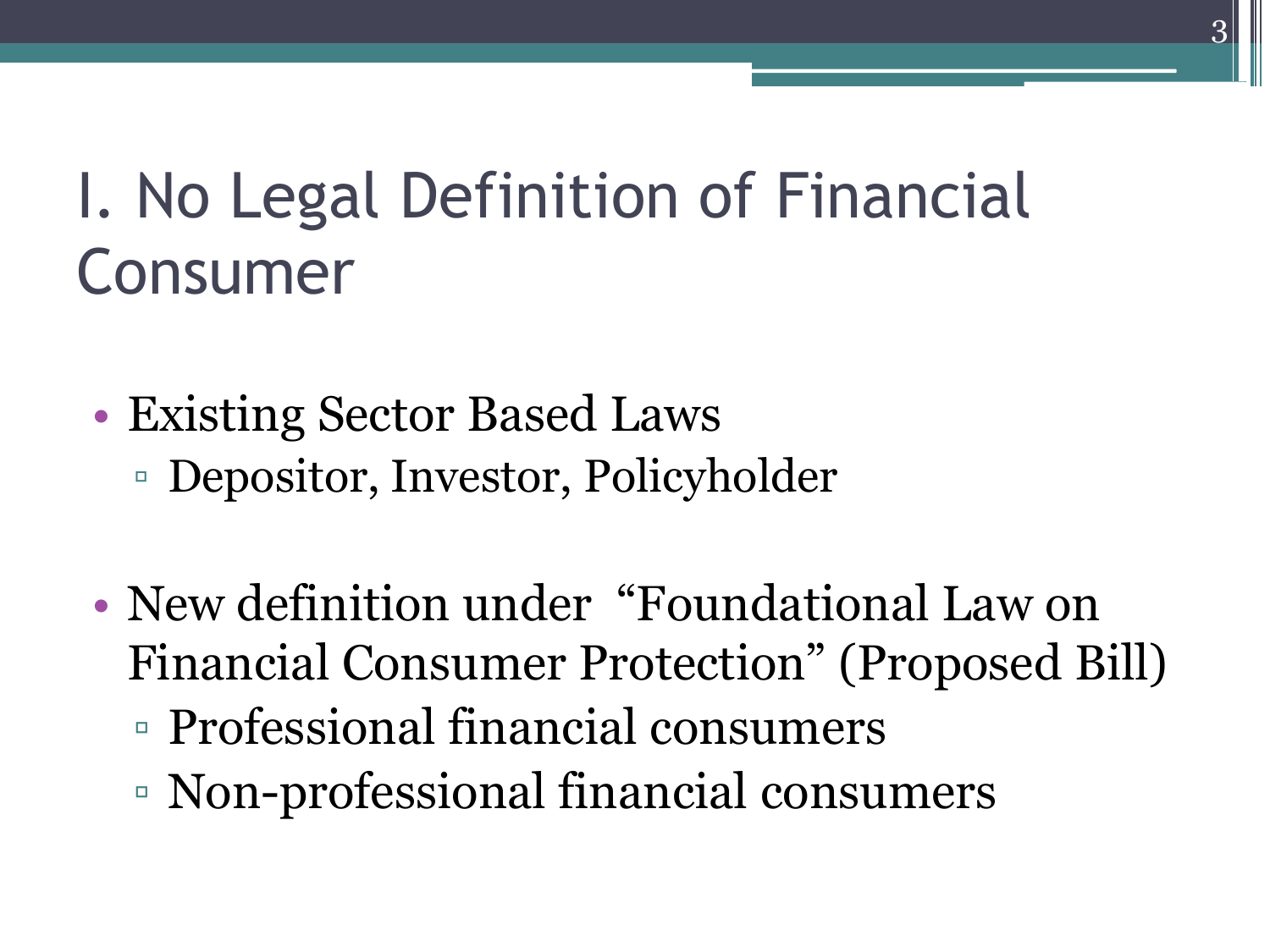### II. Sector Based Consumer Protection Laws and Rules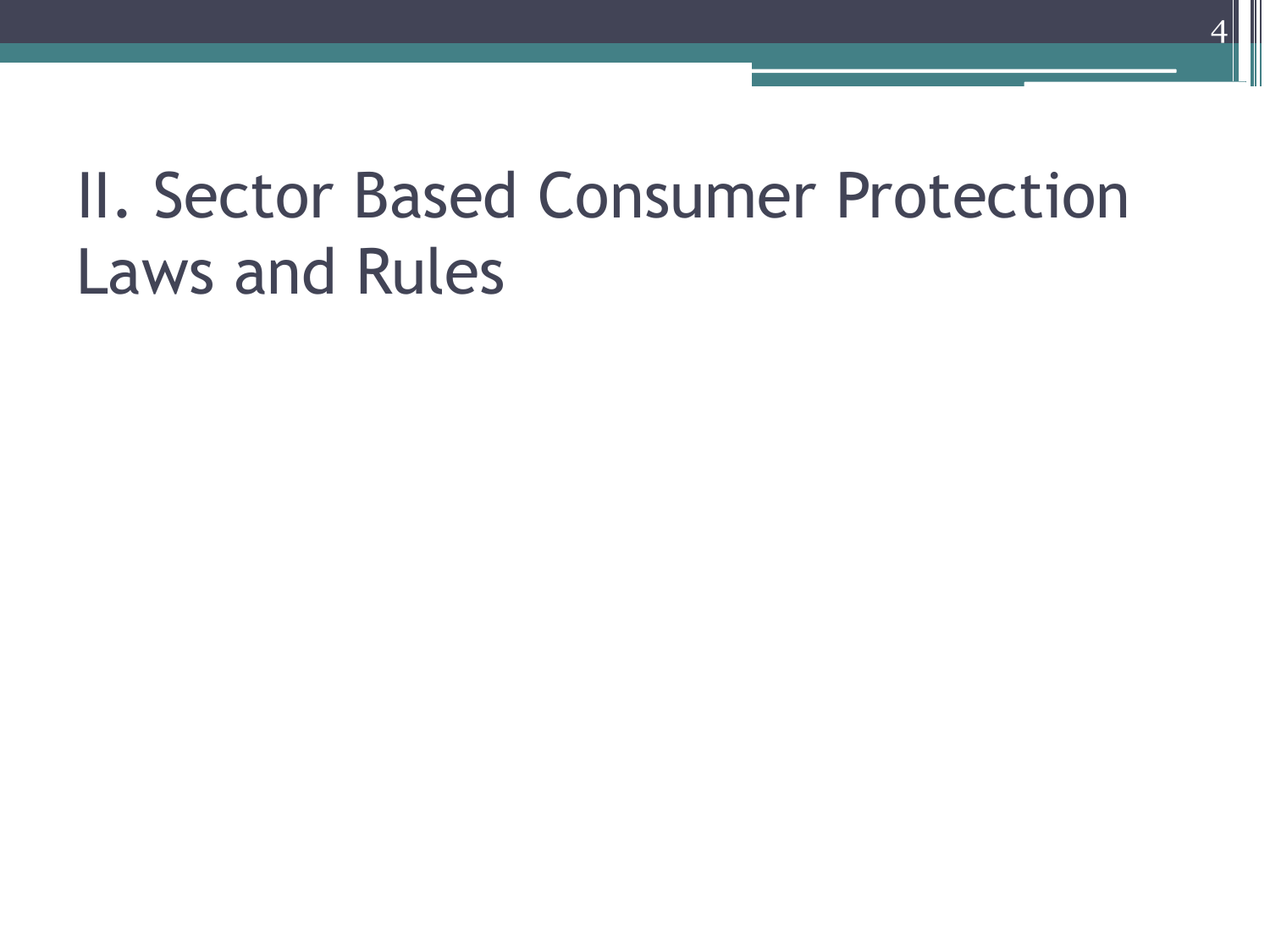# 1. Development of Banking Laws

- Up to the 1980s: Banks and financial intermediaries play a role in economic development
- 1990s: Privatization and Financial Liberalization
- 1997 Asian Financial Crisis
- 2008 Global Financial Crisis
	- Increase in financial consumer protection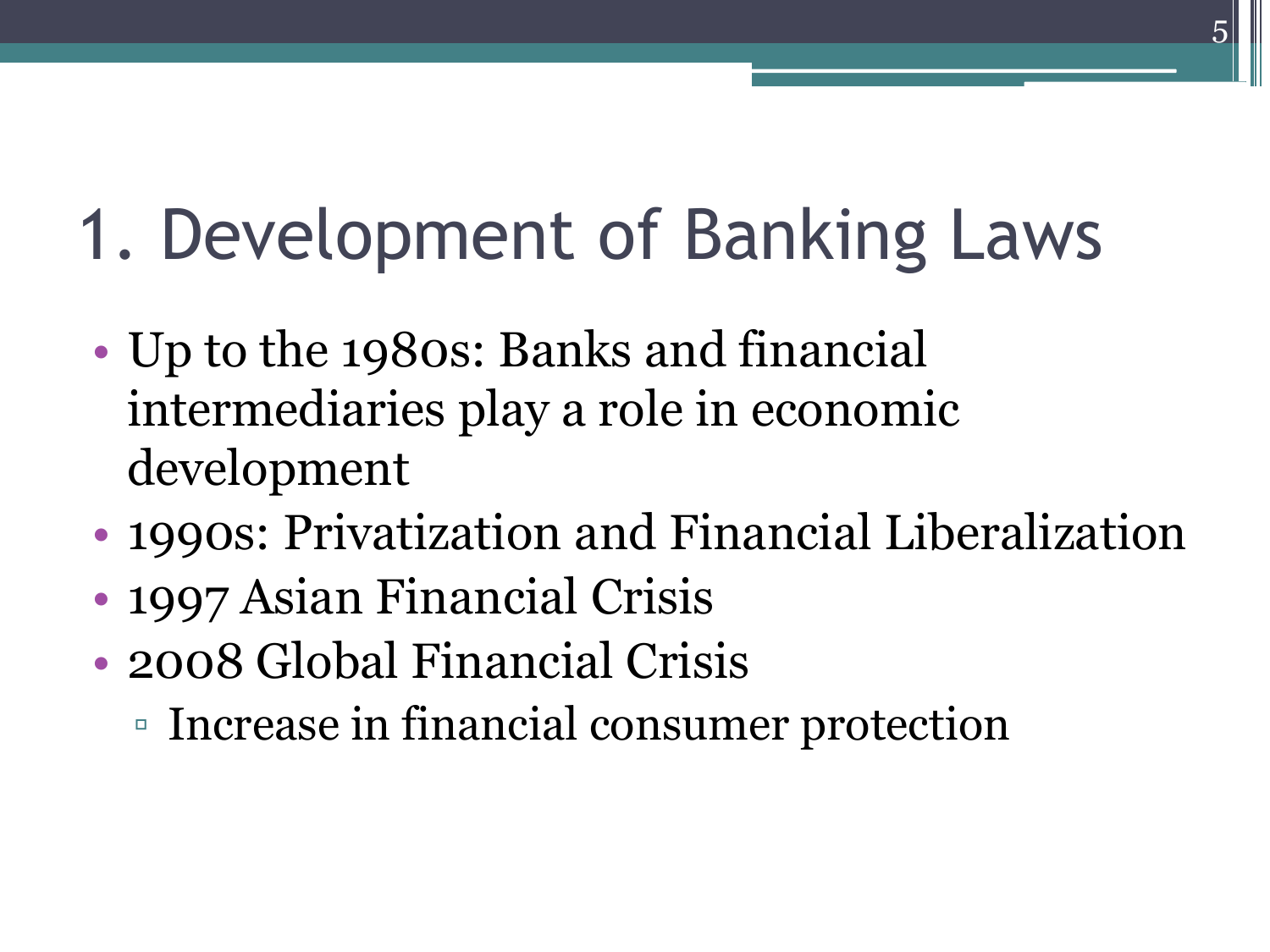# 2. Consumer Protection in Banking

- Duty to Explain (Disclosure Rules)
- Requirements for Advertisements
- Prohibition of Unfair Bank Sales Practices
- Prohibition of Unsound Business Activities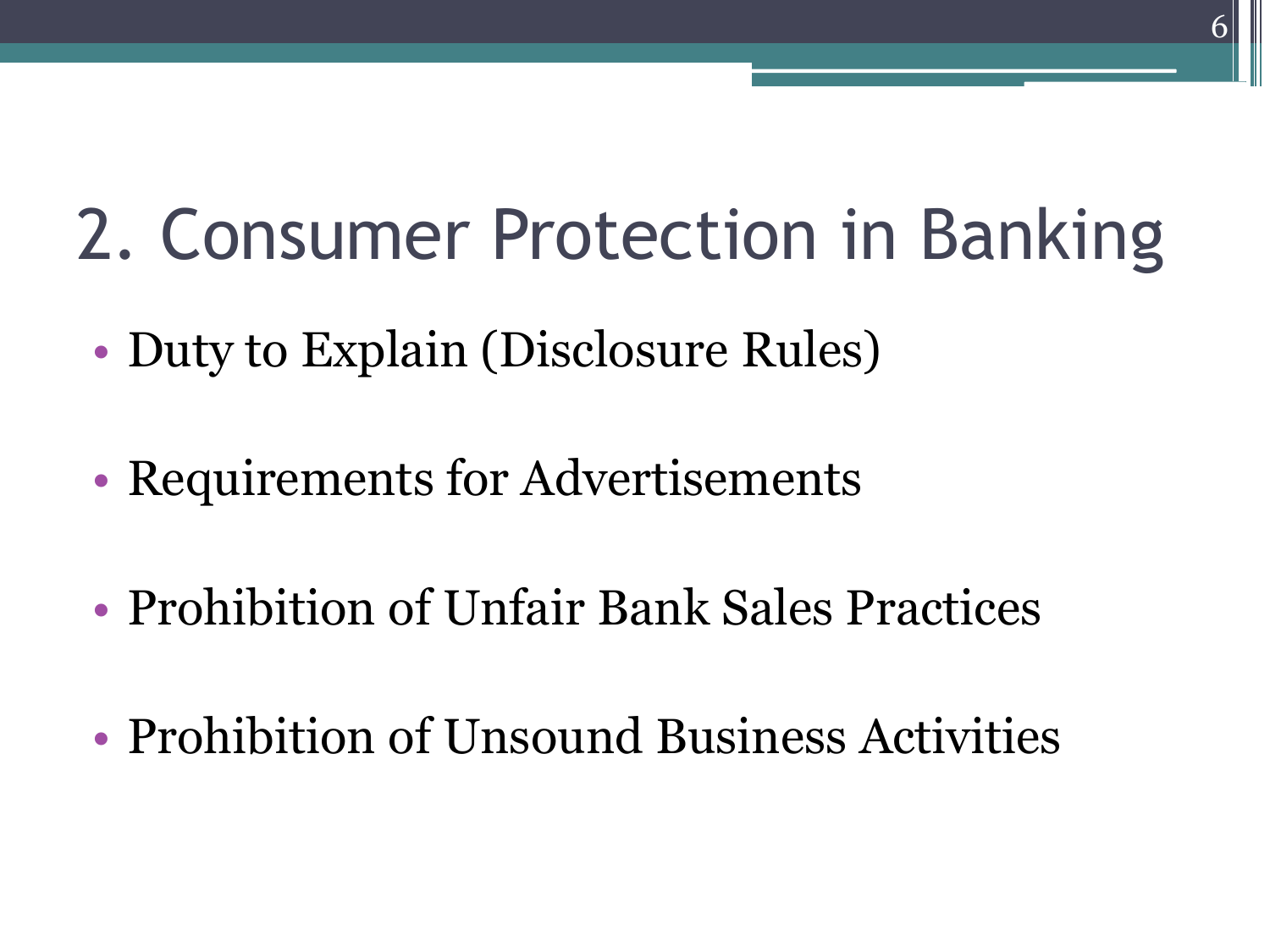# 3. Development of Securities Laws

- Transition from bank-based system to market based system
- 1964 Capital Market Promotion Act
- 1976 Securities and Exchange Act

### • **2009 (Integrated) Capital Markets Act**

▫ Enacted in 2007 "Mother" of most consumer protection provisions in banking laws and insurance laws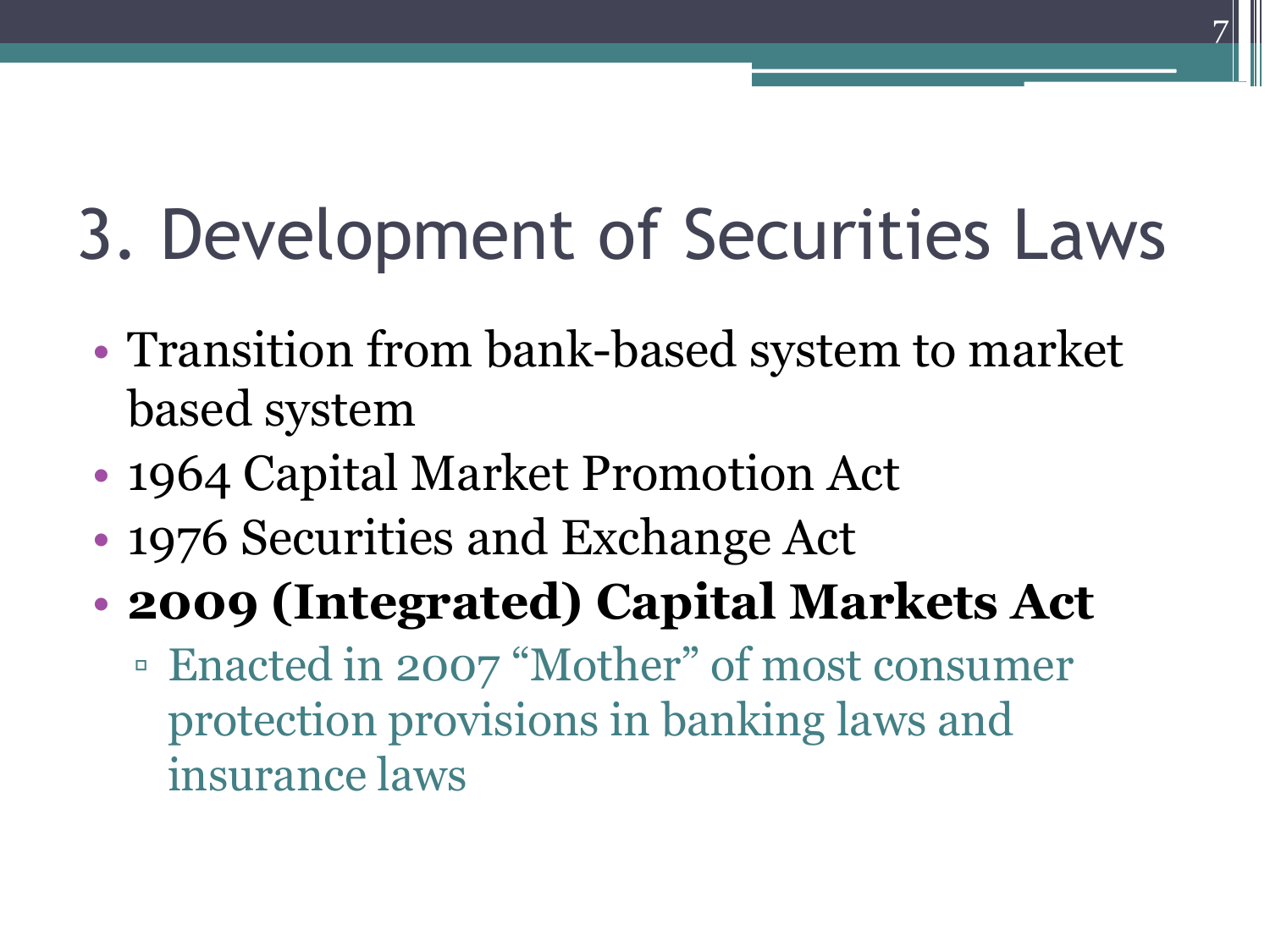### 4. Investor Protection in Securities **Transactions**

- Duty to Explain, Advertisement Rules, Reporting Requirements
- **Know-Your-Customer and Suitability Rules**
- Prohibition of Mis-selling and Rules on Conflicts of Interest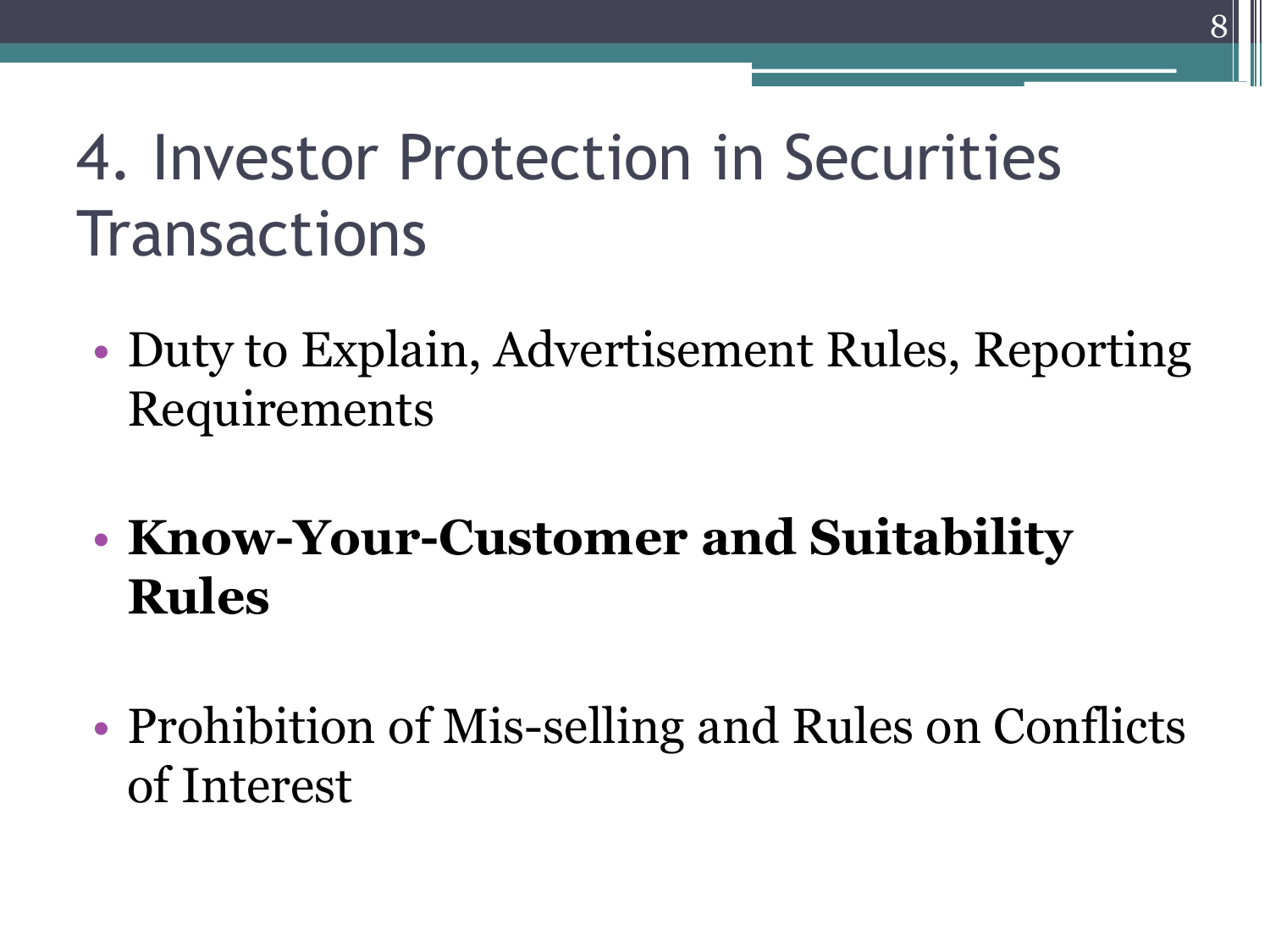# 5. Development of Insurance Laws

- Insurance Contract Laws (private law) and Insurance Business Laws (public law)
- More consumer protection provisions since 2010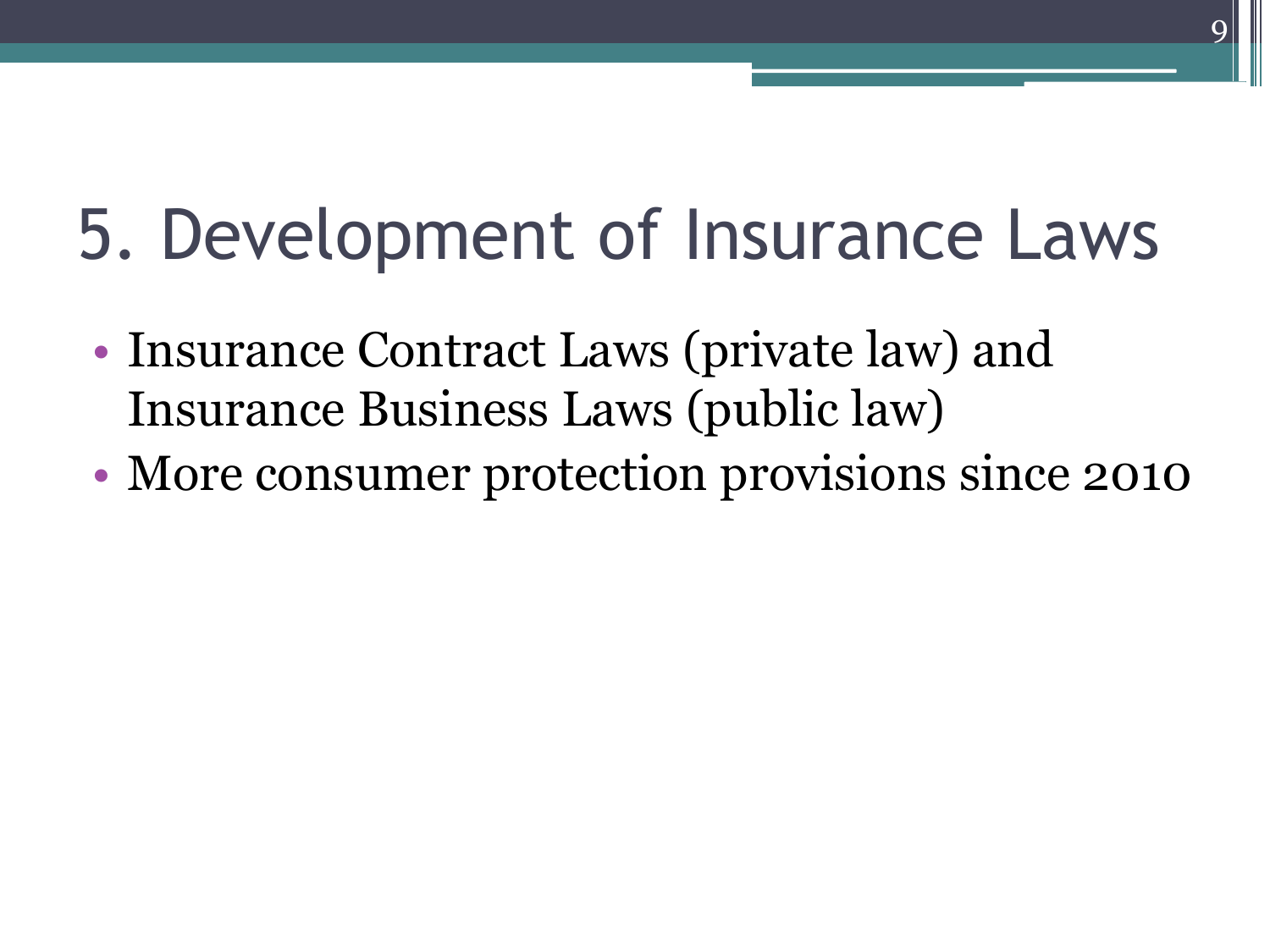## 6. Consumer Protection in Insurance **Contracts**

- Disclosure and Advertisement Rules
- Know-Your-Customer and Suitability Rules
- Duty to Verify Dual Contracts (Double Insurance)
- Prohibition of Mis-selling and other Illegal Activities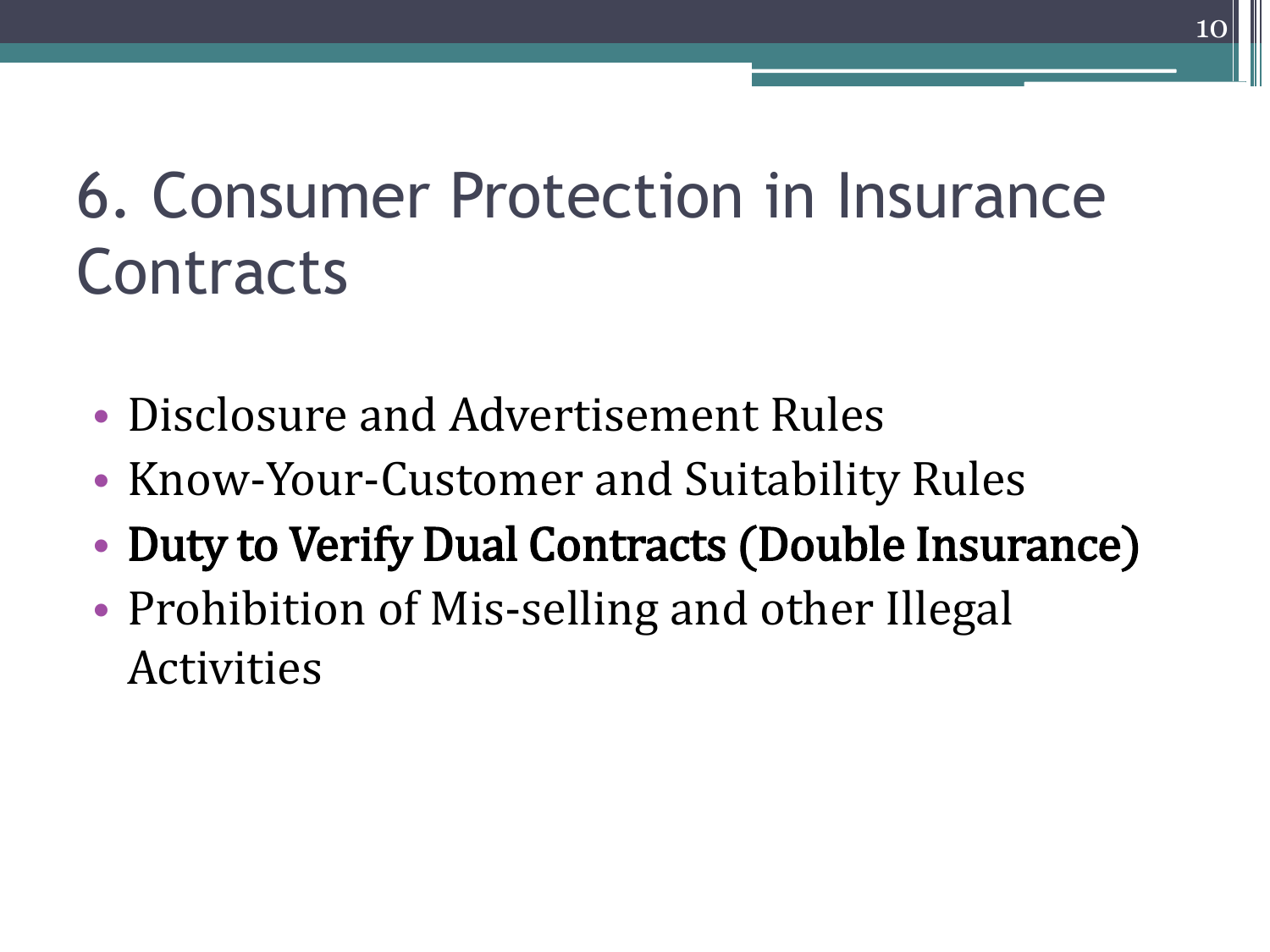### Sector Based Laws Converge

- Disclosure and advertisement rules
- Know you customer and suitability rules
- Prohibition of mis-selling and other unfair activities
- Consensus on increasing consumer protection
- But differences in types of protection remain because products are different.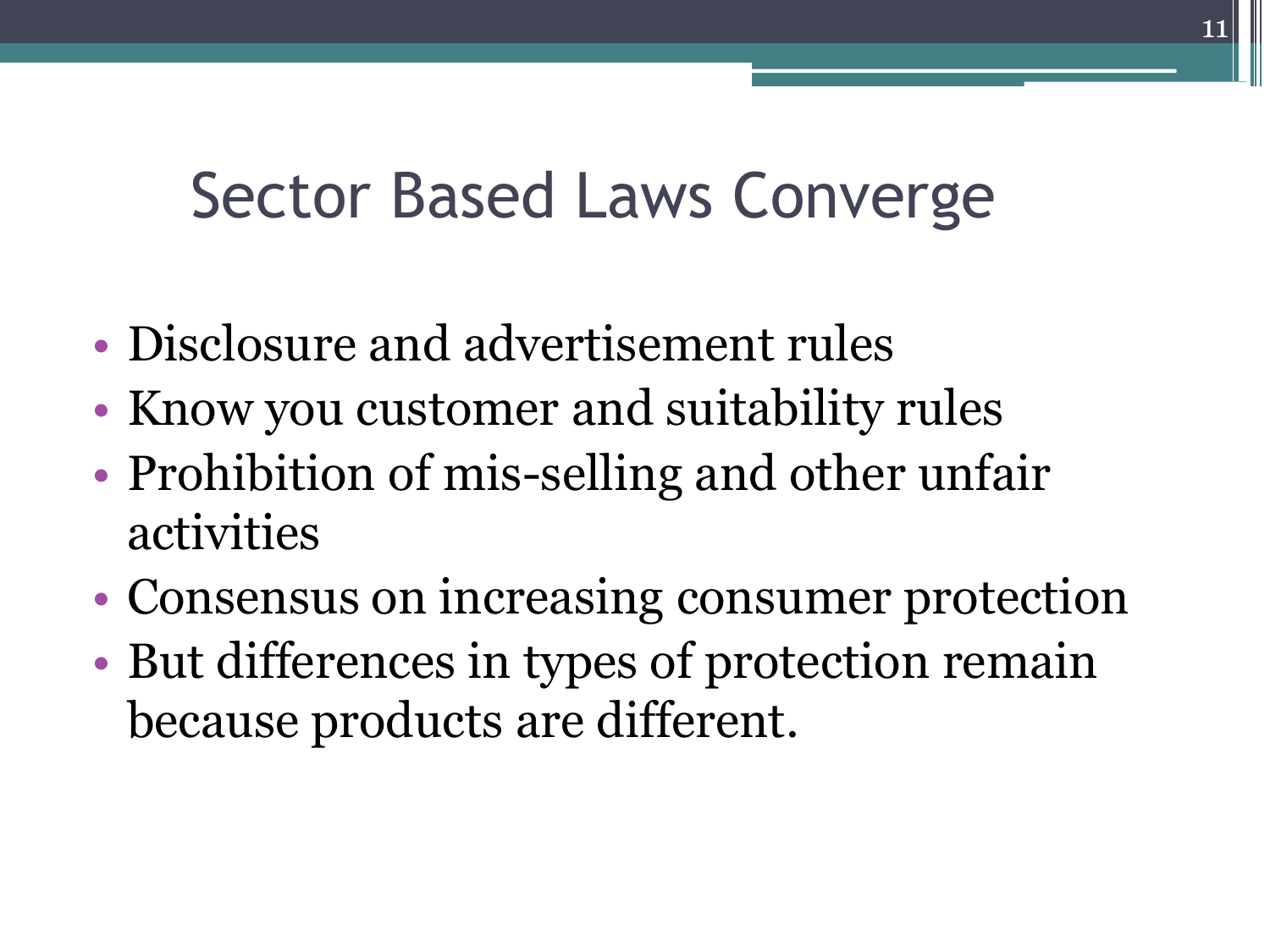# "Integrated" Consumer Protection Bill

- Same function/same regulation principle
- Classifies financial products into 4 types (deposit type, investment type, insurance type, loan type)
- Classifies financial consumers in to 2 types (professional /ordinary)
- Declarative provision on basic rights of consumers
- Expands regulations and sanctions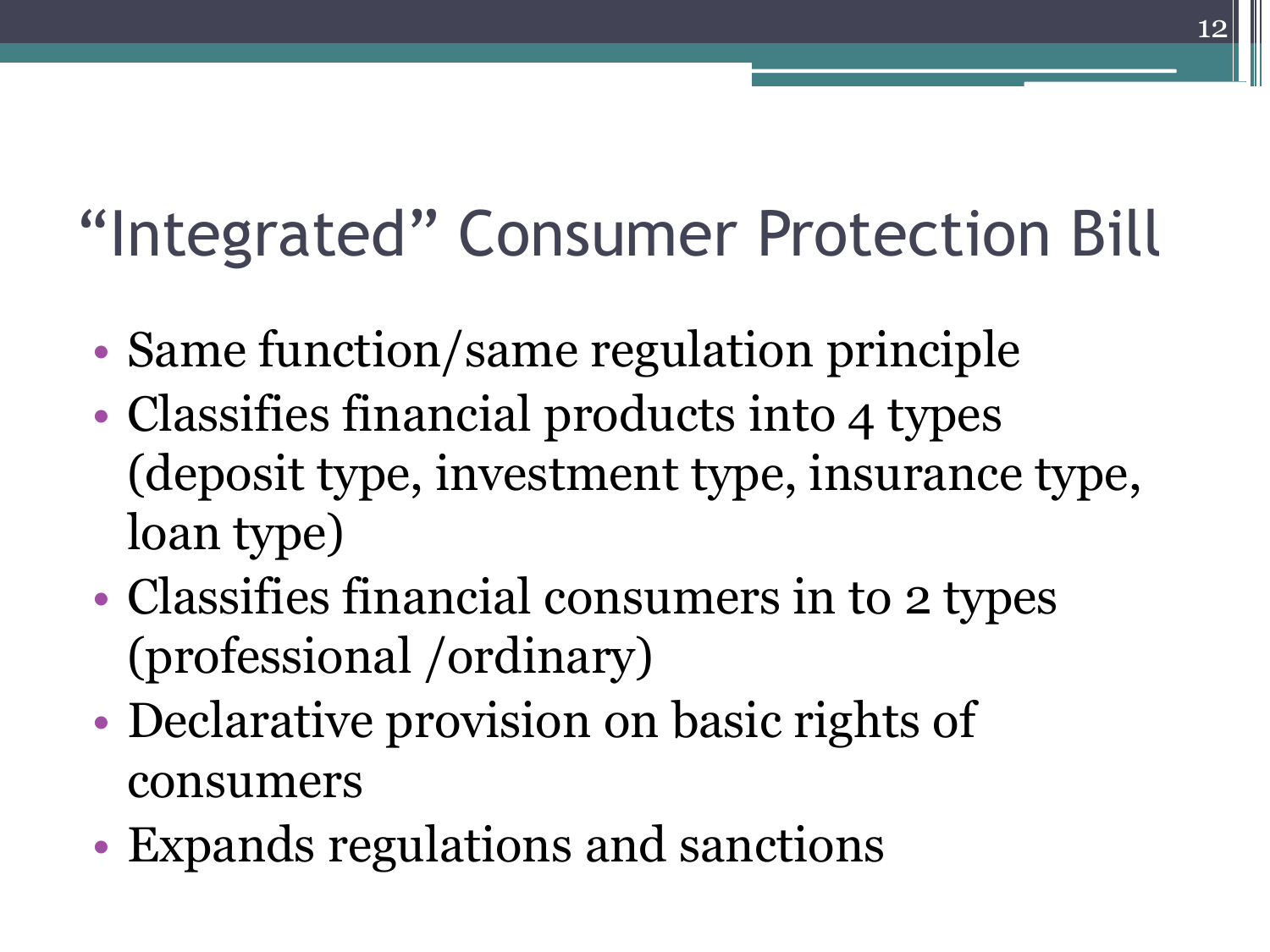# Beyond the Law

• Proposed bill says nothing on Fintech...Because law is always retrospective

13

- Consumer protection devices turned out to be box checking exercises
- Implementing consumer protection laws for financial products based on new technologies/platforms will be a challenge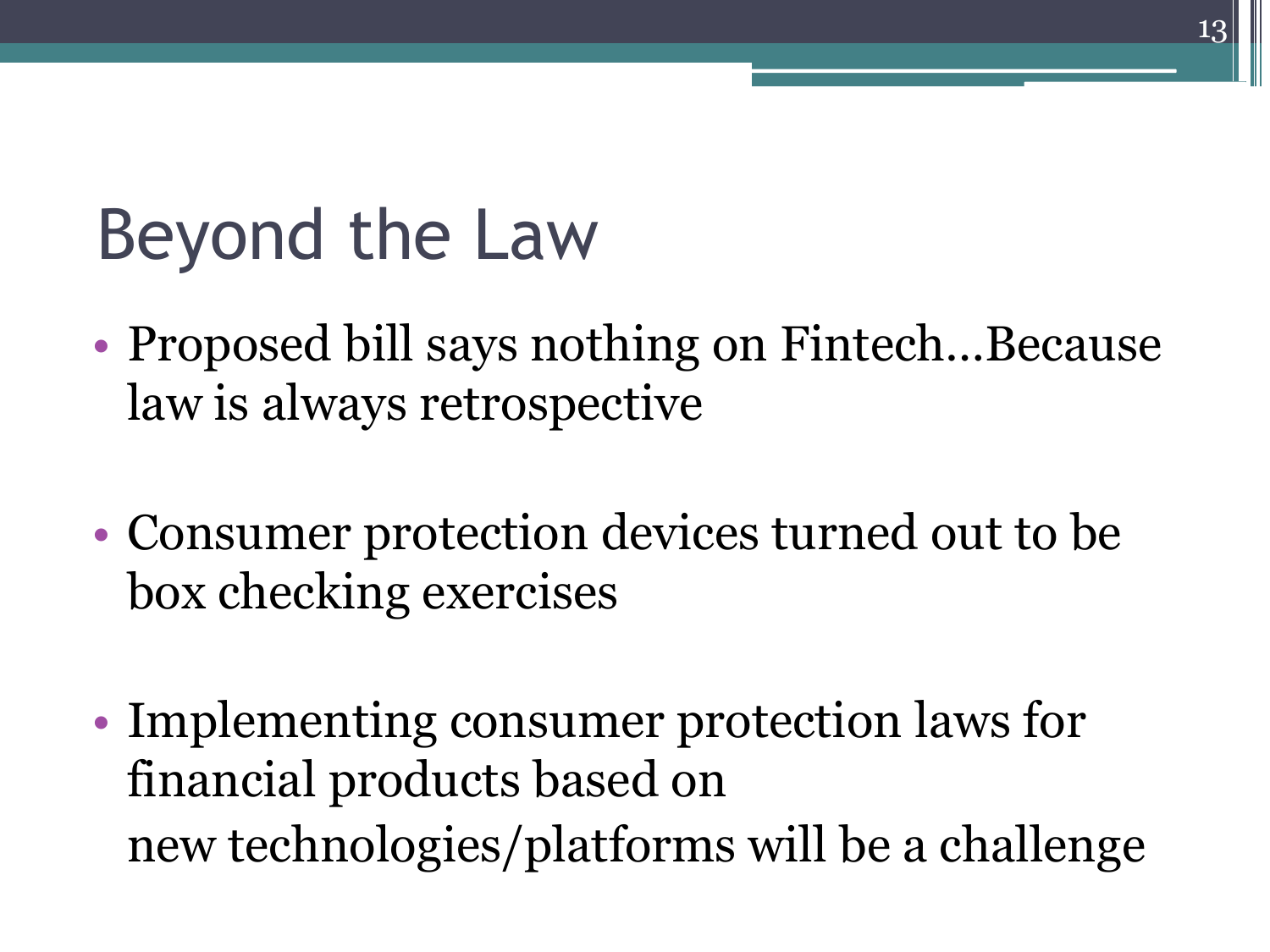# Thank you.



14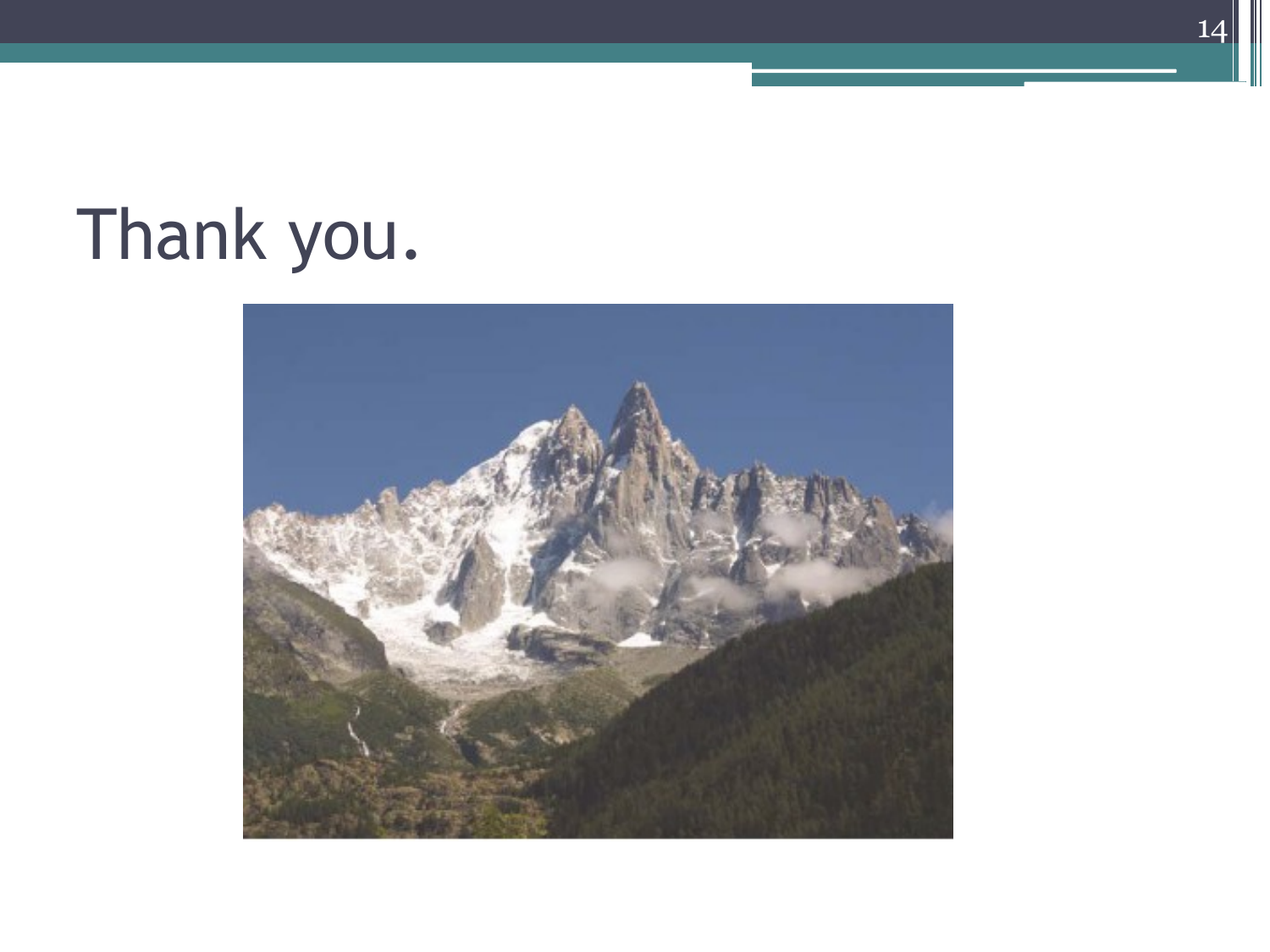#### **Financial Consumer Protection in Japan: Book Project & Revision of Insurance Business Act** ׀׀<br>׀

**Satoshi Nakaide** IAFICO, Fudan University November 4, 2017

Professor, Waseda University Dr (Waseda), Diploma(Cambridge), LLM (London, LSE)

\*This presentation material uses part of the material of my presentation at the Max Planck Institute, Hamburg, in March 2017.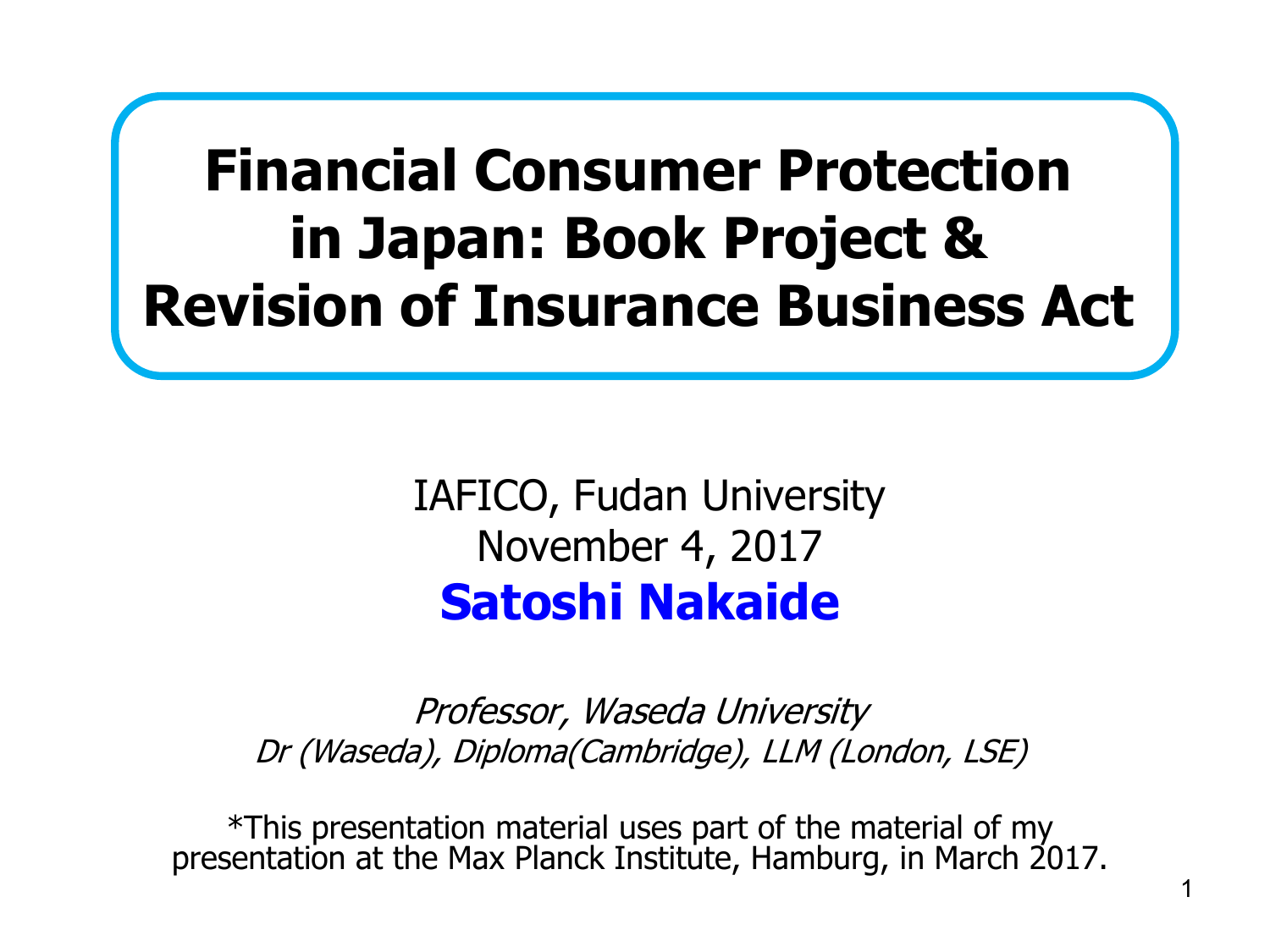### **Part 1 Financial Consumer**

1-1 General Introduction, 1-2 Population and Aging Society

### **Part 2 Financial Consumer Protection**

#### **System** 2-1 Overview

- 2-2 Consumer Contract Act
- 2-3 Financial Products Sales Act
- 2-4 Financial Instruments and Exchange Act
- 2-5 The Act concerning the Protection of Personal Information
- 2-6 Duty of Explanation under the General Law of the Civil Code
- 2-7 Insurance Business Act
- 2-8 Insurance Act
- 2-9 Banking Act
- 2-10 Laws restricting the Interest Rate for Loan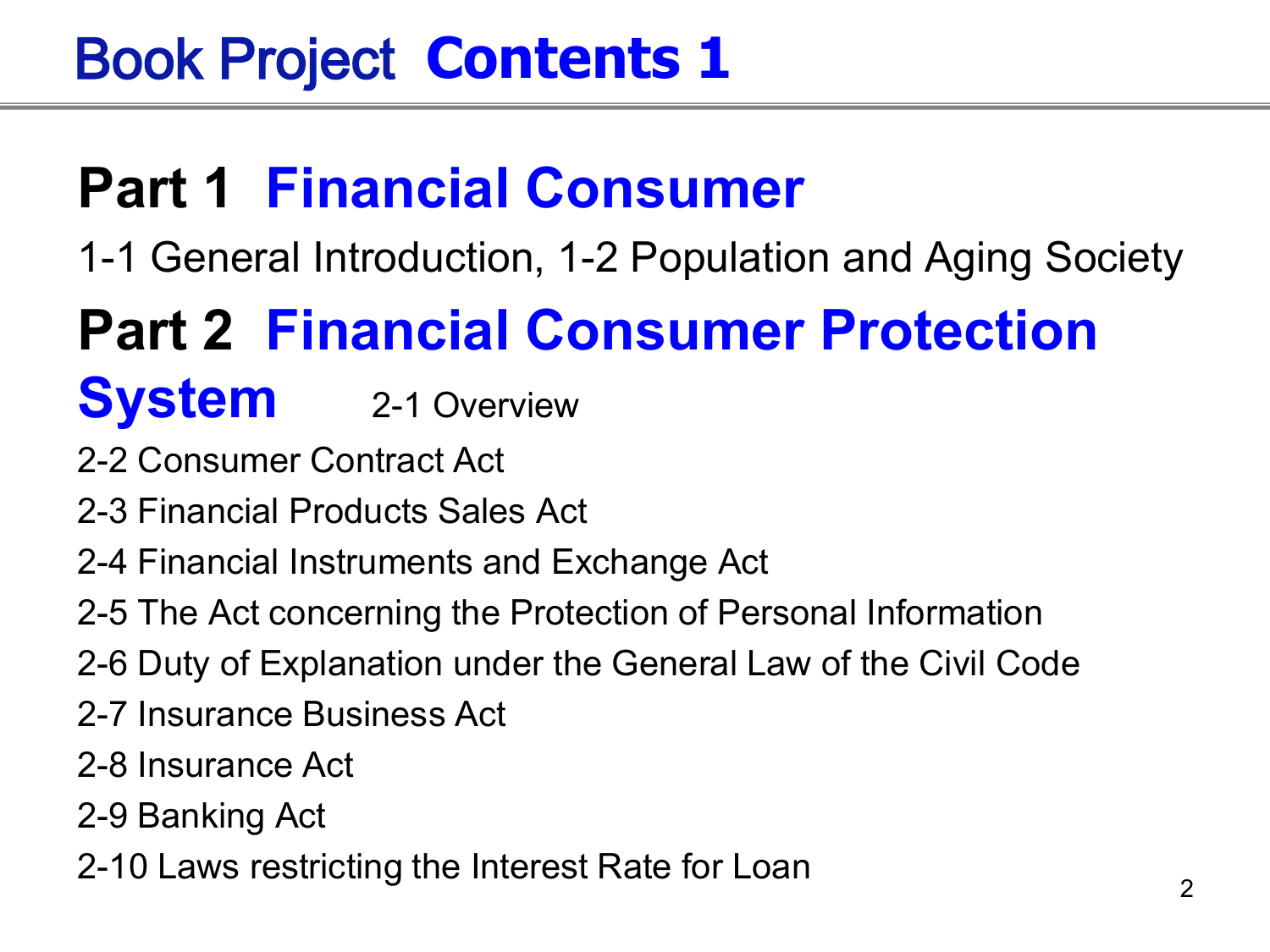### **Part 3 Financial Consumer Protection System**

- 3-1 Consumer Affairs Agency (CAA)
- 3-2 Financial Services Agency (FSA)

### **Part 4 Ex-post Protection**

- 4-1 Financial ADR
- 4-2 Protection in case of Bankruptcy of Financial Institution
- 4-2-1 Bank
- 4-2-2 Insurance Company
- 4-2-3 Securities Company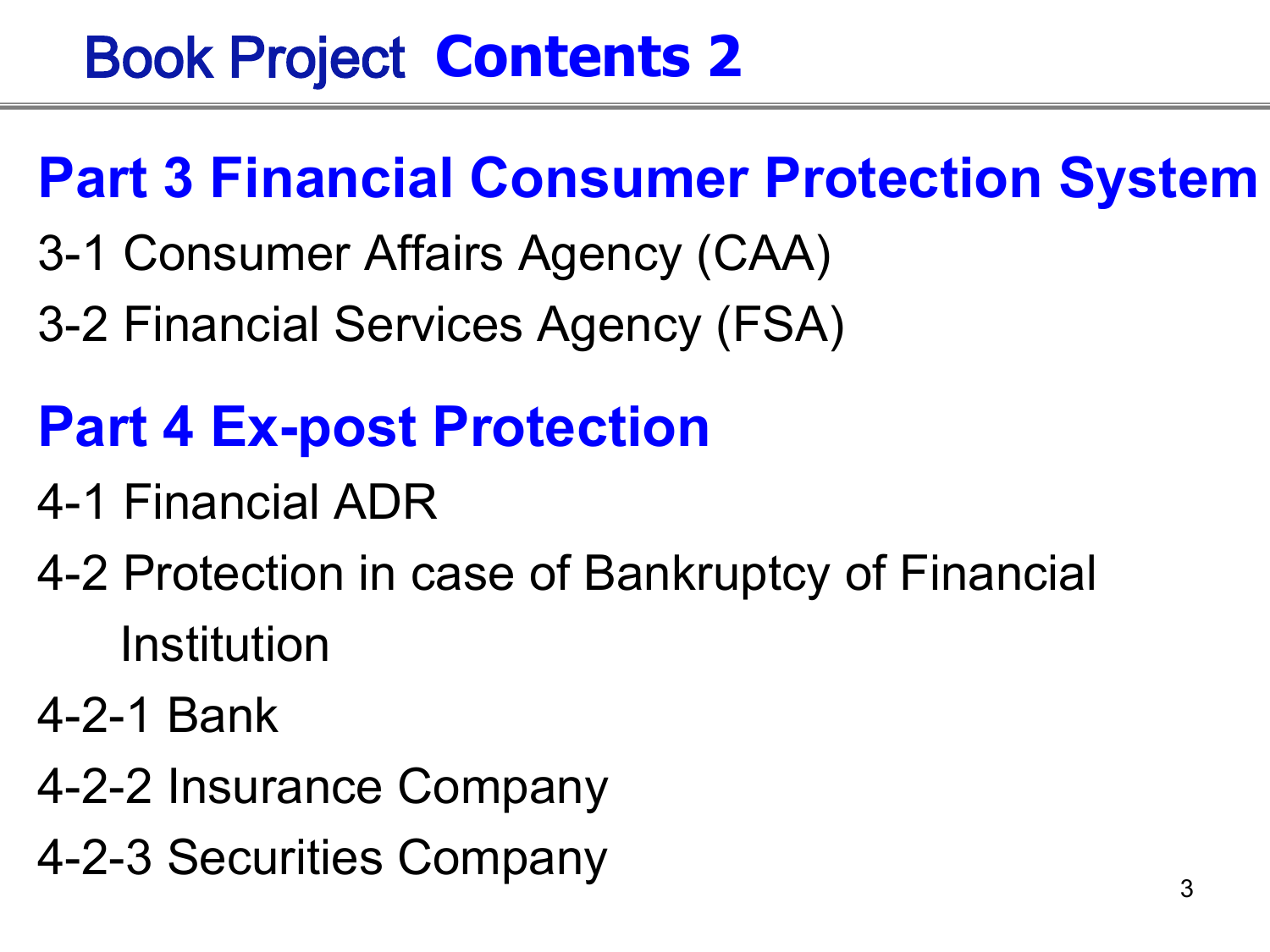### **Revision of Jap. Insurance Business Act**

- **1. Introduction**
- **2. Structure of Laws on Insurance in Japan**
- **3. Sales of Insurance Products in Japan**
	- **- Characteristics of Japanese Market**
	- **- Recent Trend**
- **4. Legal Status of Intermediaries under Japanese Law**
- **5. Revision of Insurance Business Act 2014 on the Solicitation of Insurance**

 **(1) Pre-contractual informational duty (2) Duty on the management**

- **6. Analysis**
- **7. Conclusion**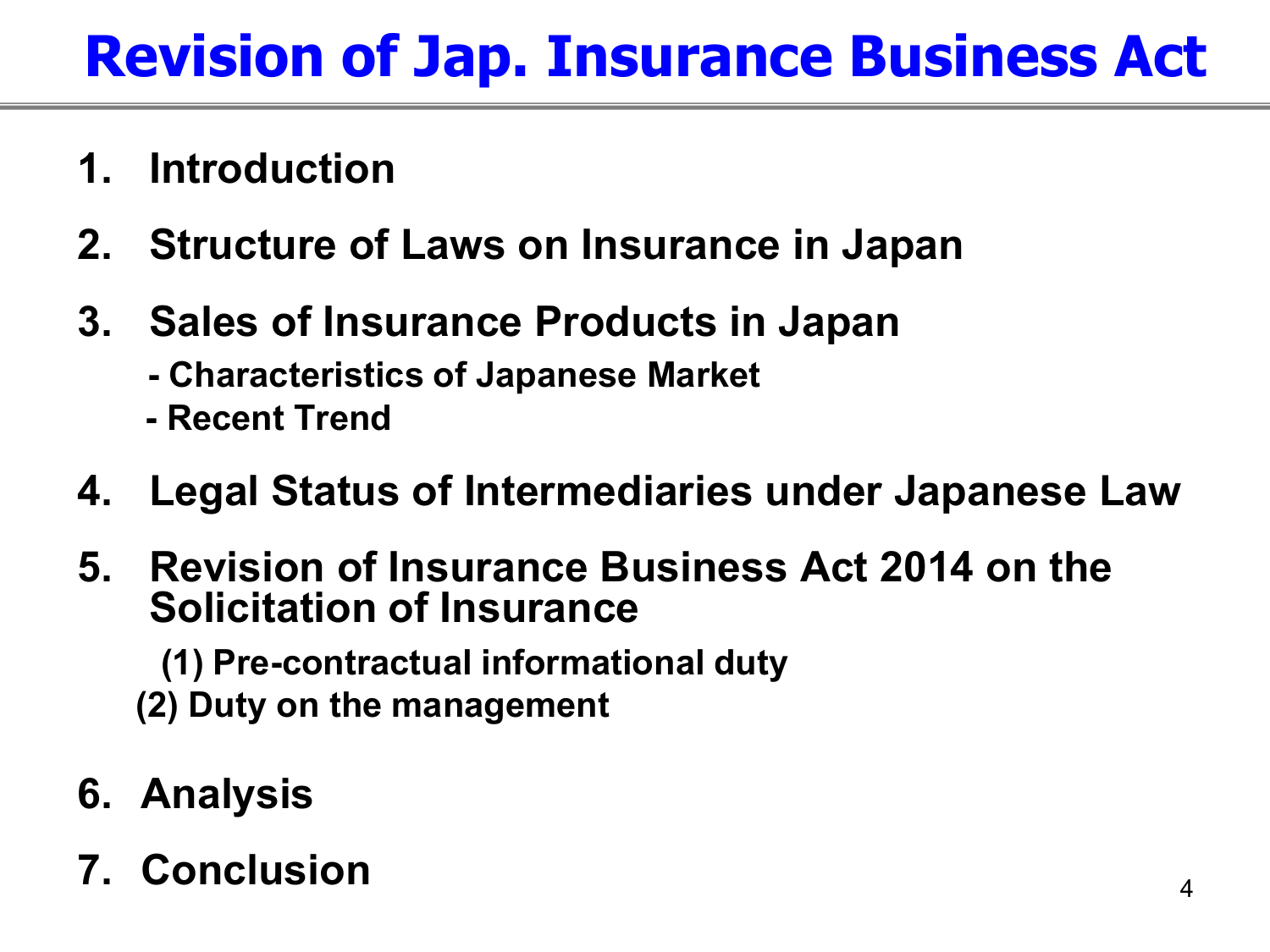## 2. Structure of Laws on Insurance

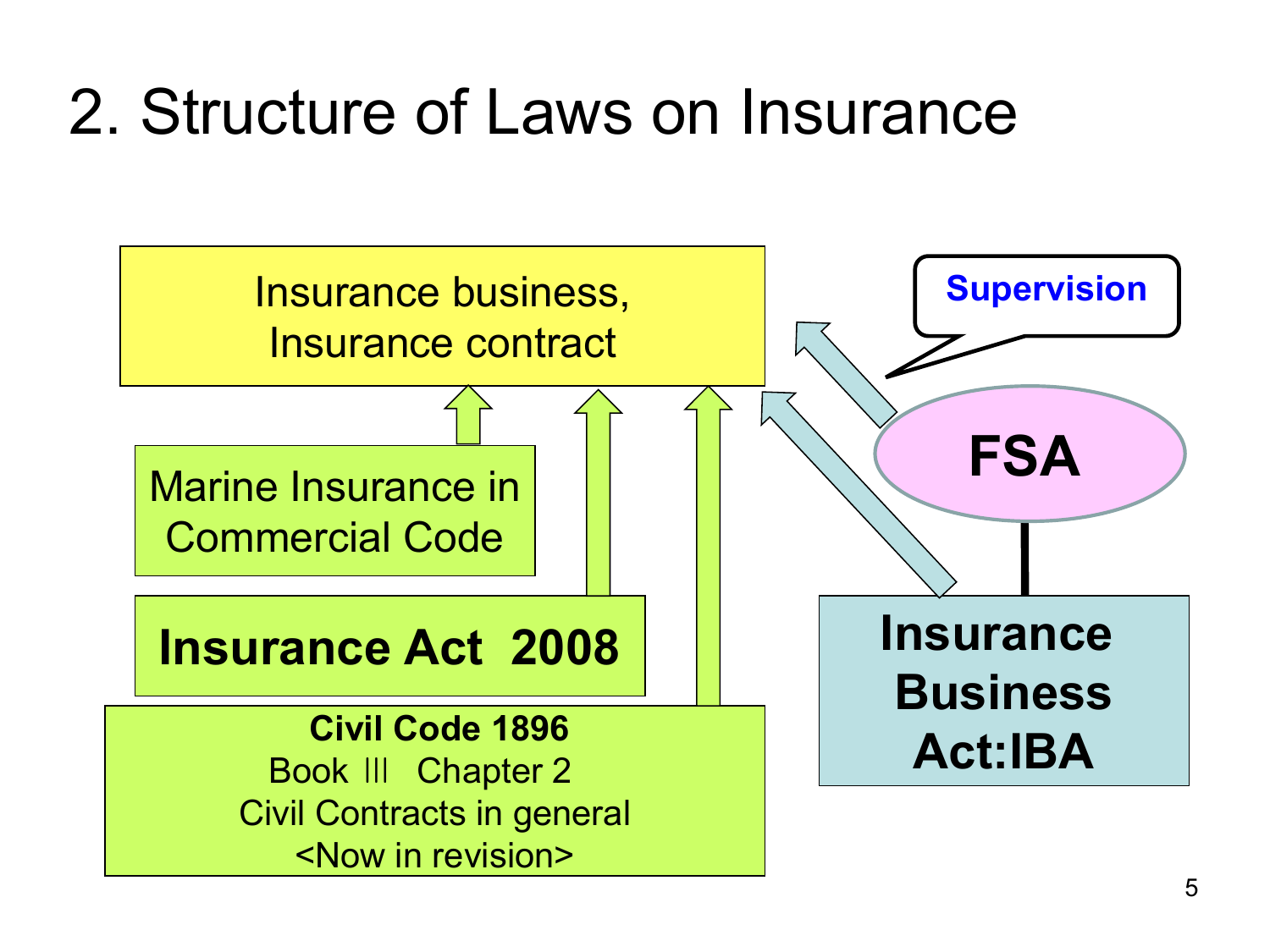## **History of Insurance Business Act**

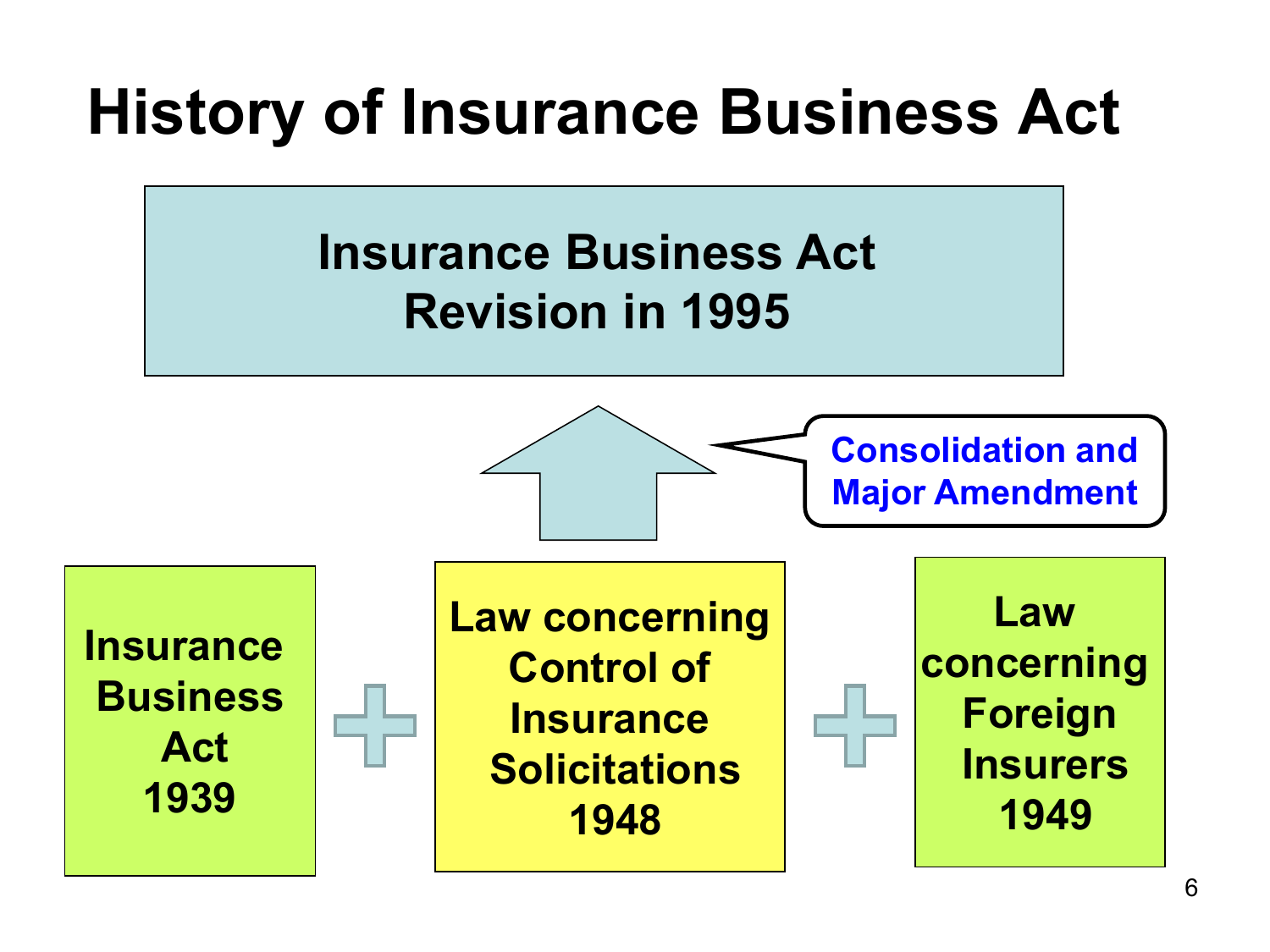#### Insurance Business Act: IBA

#### - **Major amendment in 1995 Convoy system**  $\Box$  **Fair Free Global**  Introduction of insurance holding company Cross selling of life and non-life insurance Introduction of insurance broker Introduction of supervision using solvency margin Establishing security fund for bankruptcy of ins. company

- **Frequent revisions after 1995** to cope with the changing business environment
- **Revision in 2014** Main part: rules on **solicitation** effective from 29.5.2016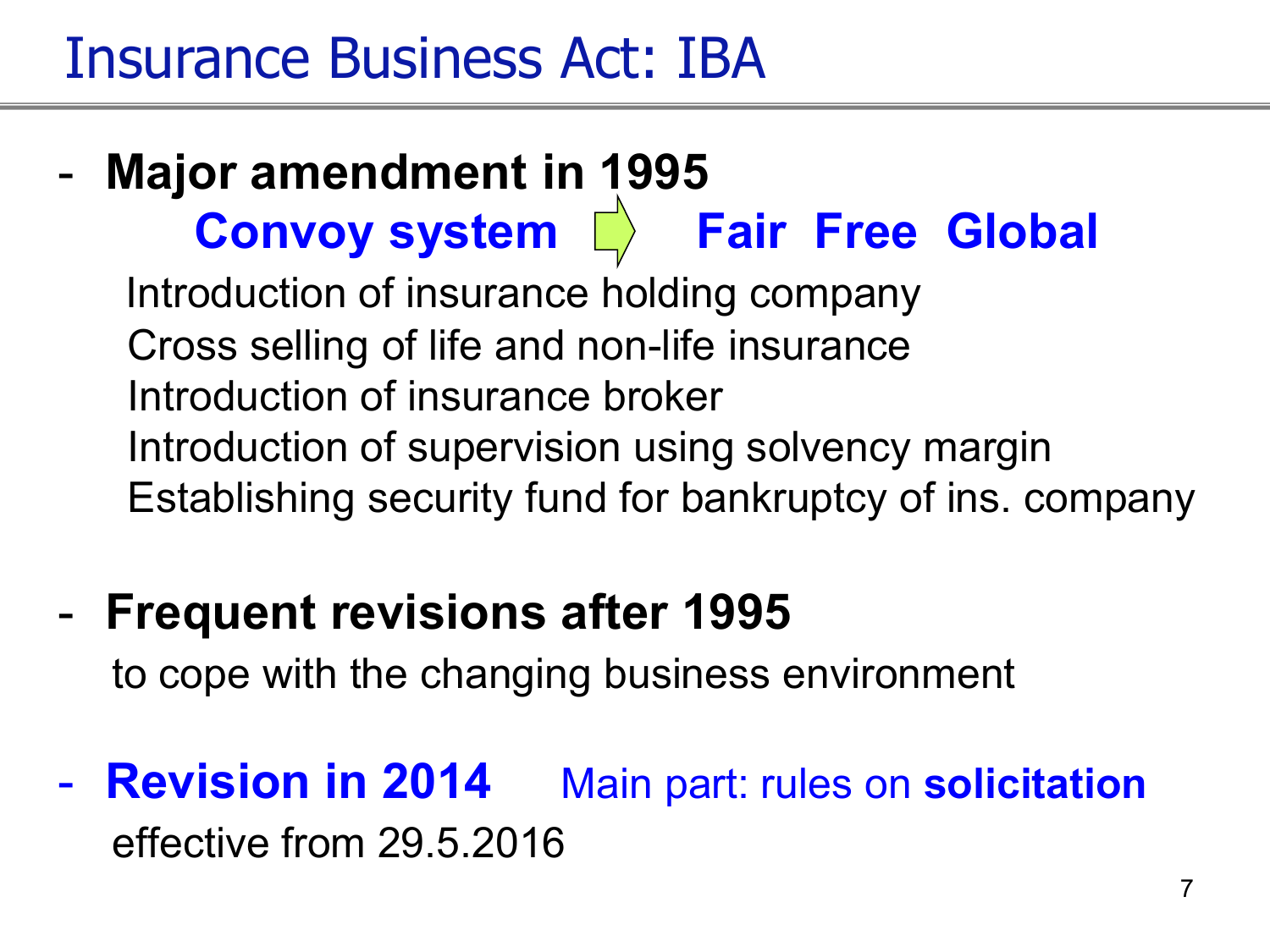### 3. Sales of Insurance Products in Japan

#### **Non-life insurance market** (End of FY2013)

- Agent 91.6% 192,000 agents over 2 million people
- Direct selling 8.0%,
- Broker 0.4%

#### **Life insurance Market** (End of FY2014)

- Sales by the employee of life insurance company 229,000 sales persons
- 90,000 agents with over 1 million people growing after deregulation (~1996) esp. bank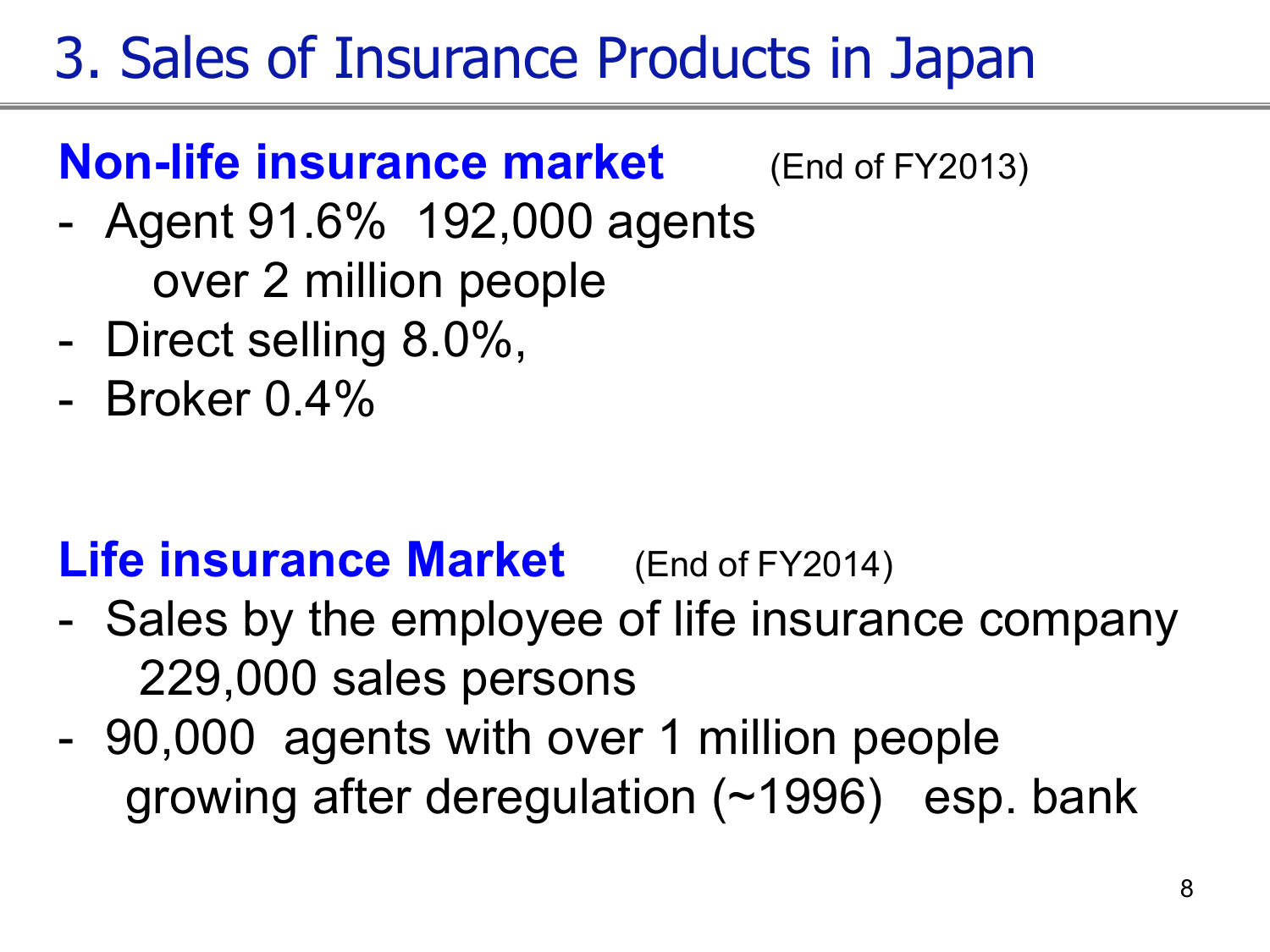### Legal Background

#### **Life Insurance**

- Prohibition of selling of insurance of other life insurance company  $Art.282(1)(2)$ Exception : Art. 282(3) In practice, very rare.

#### **Non-life Insurance**

- Agent is allowed to be an agent for more than one non-life insurance companies.
- Concurrent business with other business is allowed for an agent. e.g. Car dealer, Estate agency, bank

#### **\*Insurance Broker**

- Not allowed until the 1995 revision of IBA. Active only in large international business such as re-insurance.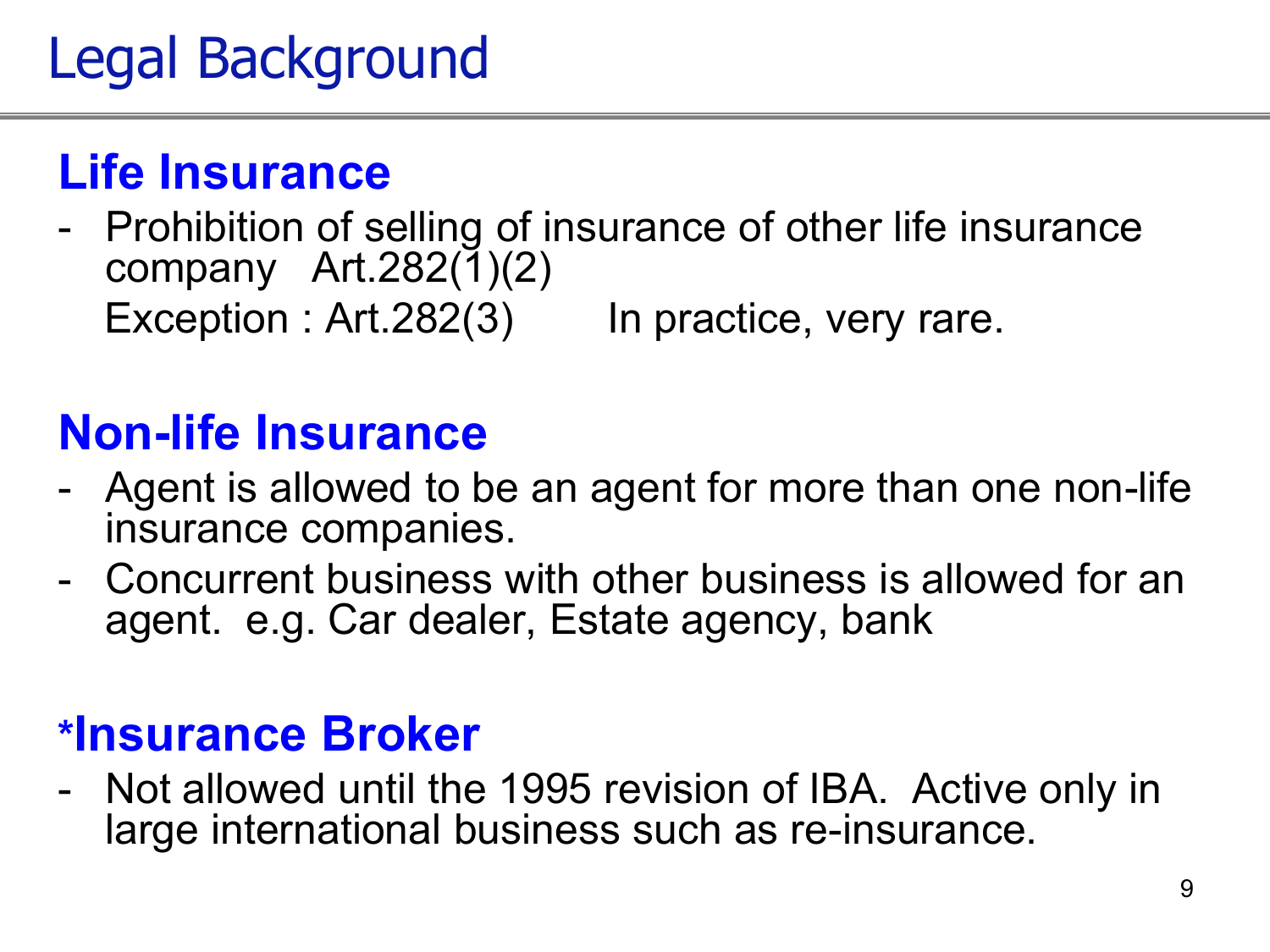#### **Life Insurance**

- After WW2 "Life insurance lady" so-called "**GNP sales**": G (giri) N (ninjo) P (present)

#### **Non-life Insurance**

- Agent

 Ins. company assigned business to renowned people esp. influential people in the local community Many company established their agents for their insurance.

#### **Background**

- No substantial difference of coverage and price for general insurance before 1995.
- Consumers were not much interested in the contents.
- 10 Decisive factor: human relations, fame of the company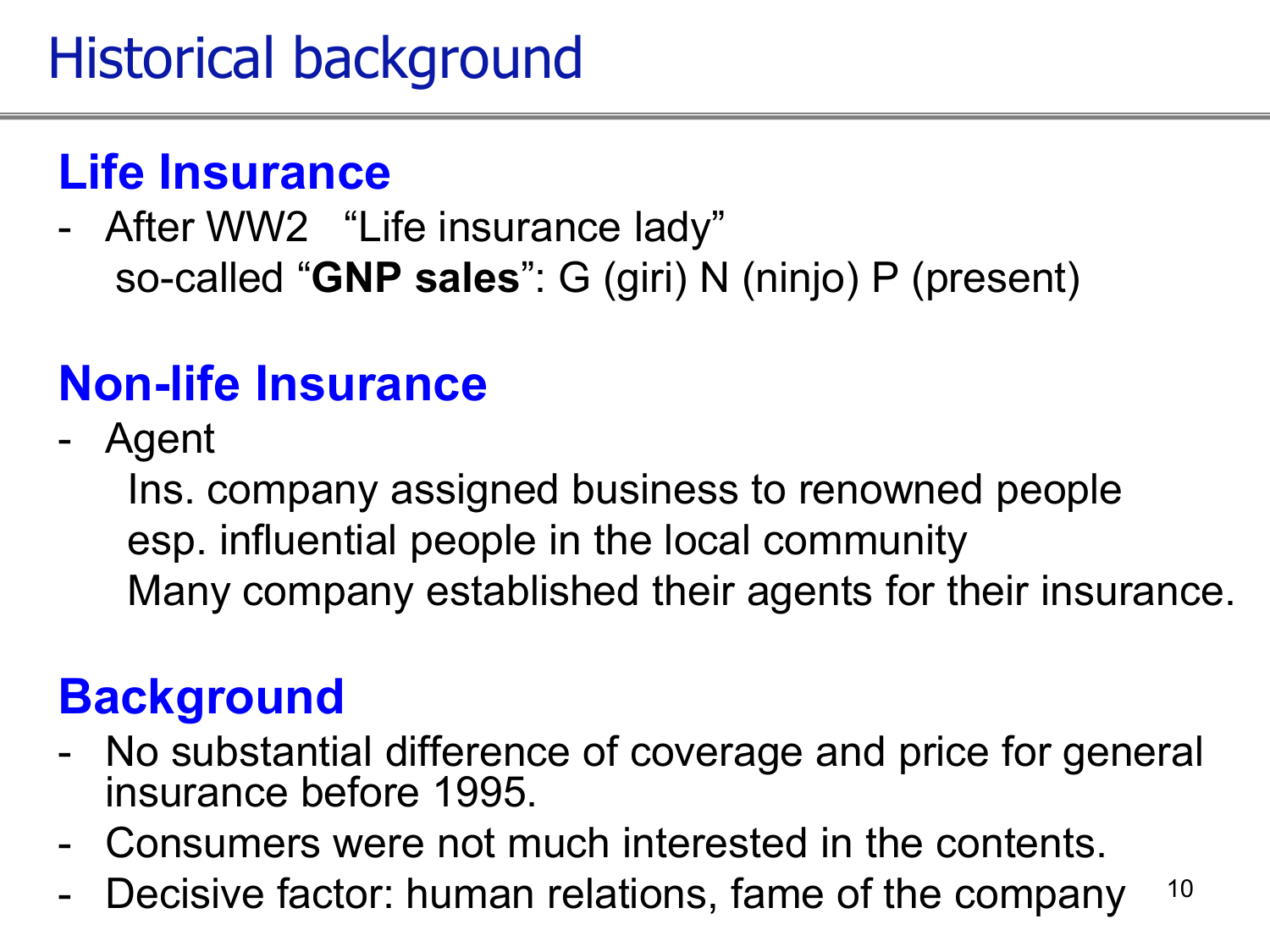#### **Bank** *bancassurance*

Especially life insurance, including pension, variable life insurance



 Necessity of adjusting rules with those on various asset management products

#### **Emergence of new type agent "insurance shop"**

- Located in the shopping center, near railway stations
- Assigned by many insurance companies
- Legally an agent, but act like insurance broker

Necessity of rules on the comparison of products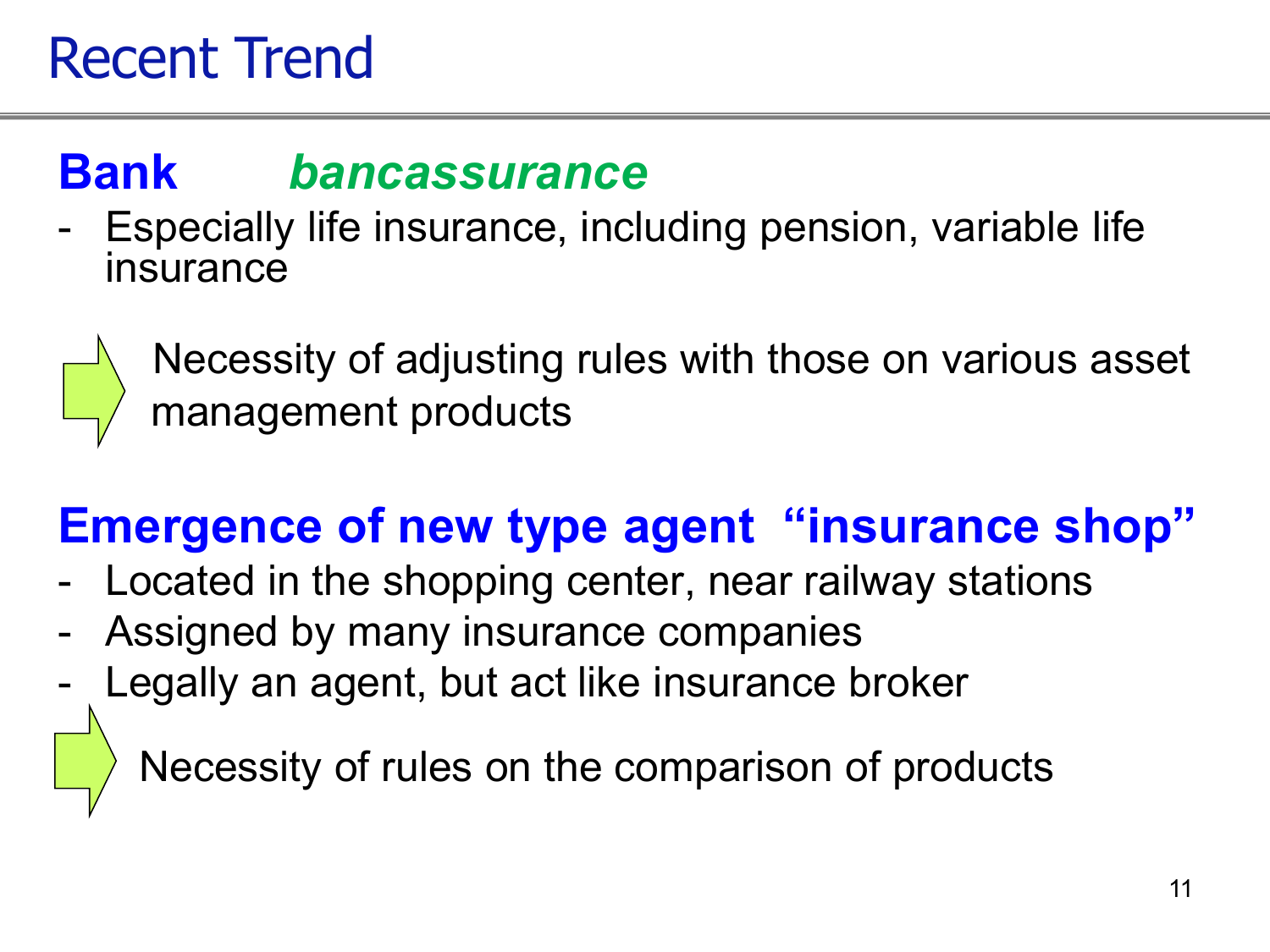#### **Diversity of channel**

- from specialized insurance agent to an individual
- level of expertize differs greatly

### **Large numbers in industry**

- Non Life over 2 million of people in agents
- Life over 200,000 sales employee 1 million of people in agents

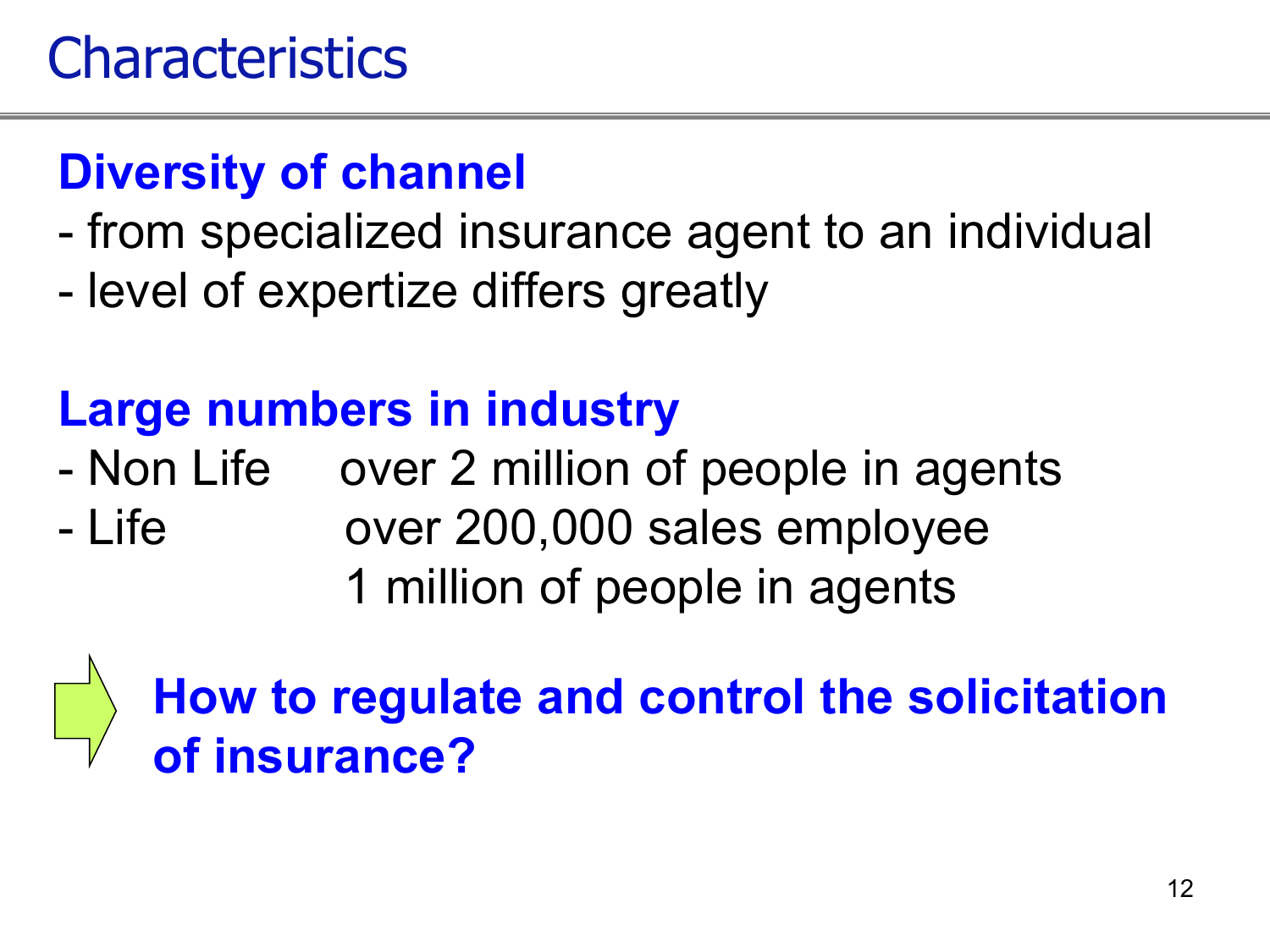### 4. Legal Status of Intermediaries under Jap. Law

#### **Sales persons employed by insurance company**

Insurance company is responsible for their conducts.

#### **Insurance agent**

- Agent is responsible for its conduct.
- Insurance Company is also responsible for the conduct of agent for insurance business unless the insurer proves certain matters. (IBA 283)

#### **Broker**

- Acting for the client. Broker owes a duty of acting in good faith for client (IBA 299 + Guideline)  **"Duty of best advice"**
- Insurance company does not owe liability for it under IBA.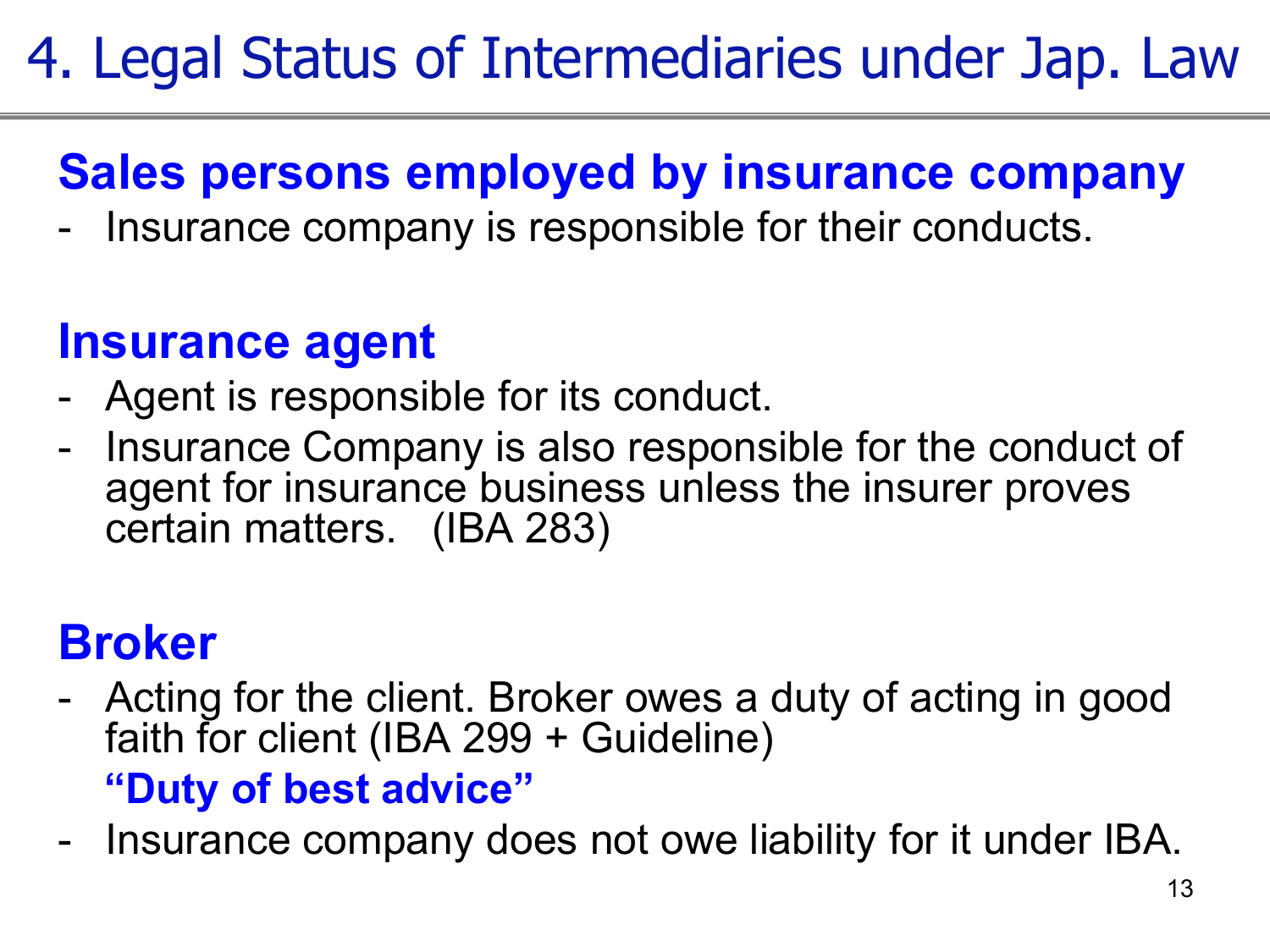#### **Reform on the solicitation of insurance (Main issue)**

#### **In the former IBA**

- IBA stated prohibitions only. No rules on the duty. Exception: Duty of showing names etc. of insurance company entrusted and its status (agent or intermediary)
- Insurance Act 2008 does not state the duty, either.

### Necessity to show the duty

#### **Objectives: modernizing law on the duty**

- Enhancing communications between seller and buyer
- Enhancing the management level of agent
- Enhancing proper comparison of insurance products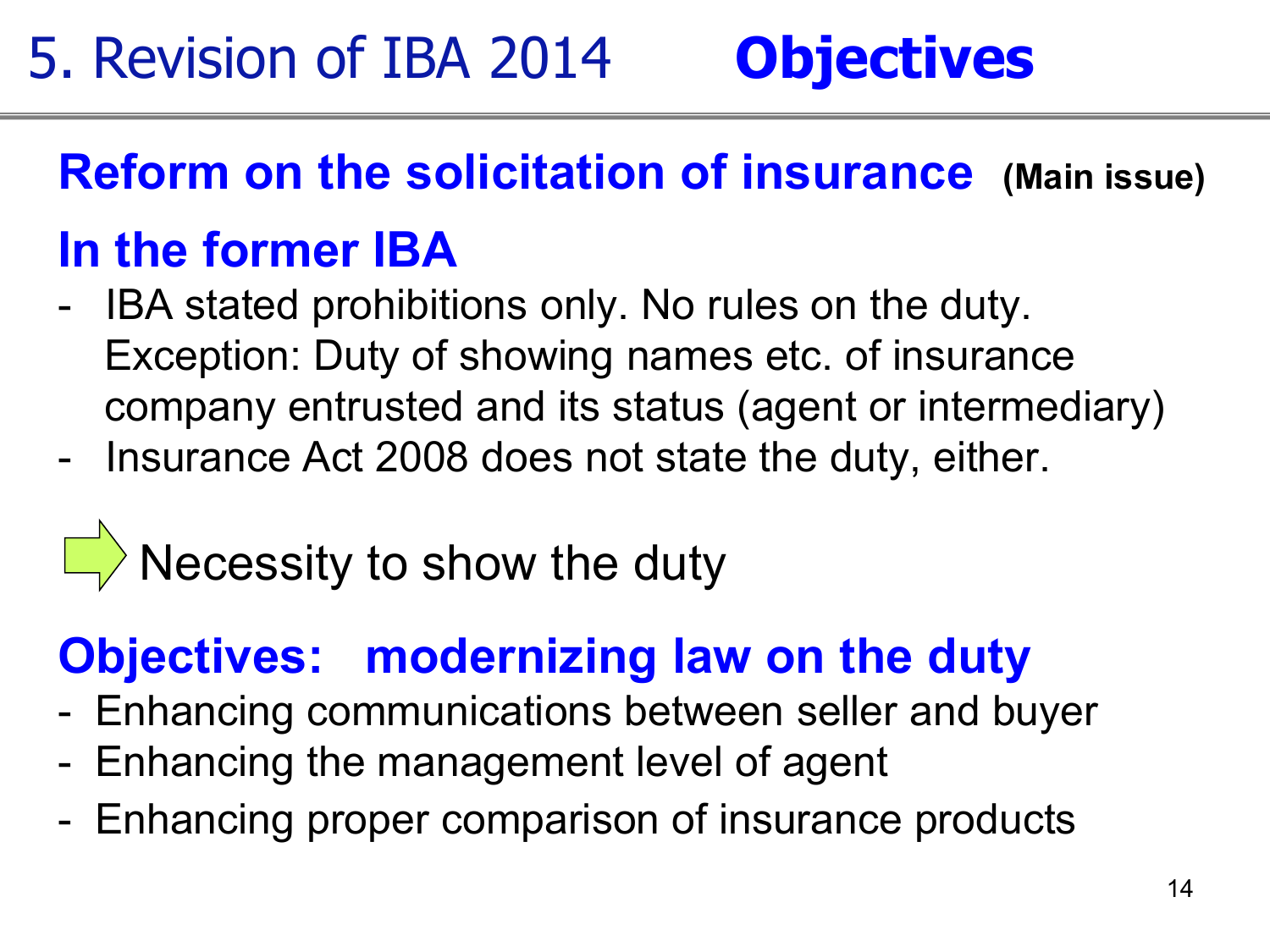### **No provision under Insurance Act Why ?**

- Existence of various Acts and general law Insurance Business Act 1995 Act on Sales, etc. of Financial Instruments 2000 Consumer Contract Act 2000 Civil Code: Duty of good faith. Law on tort
- No strong support to include it in the Insurance Act
- Difficulties in showing the law properly

 $\Box$  The matter needs to be regulated by IBA etc.  $\Box$  and by general law.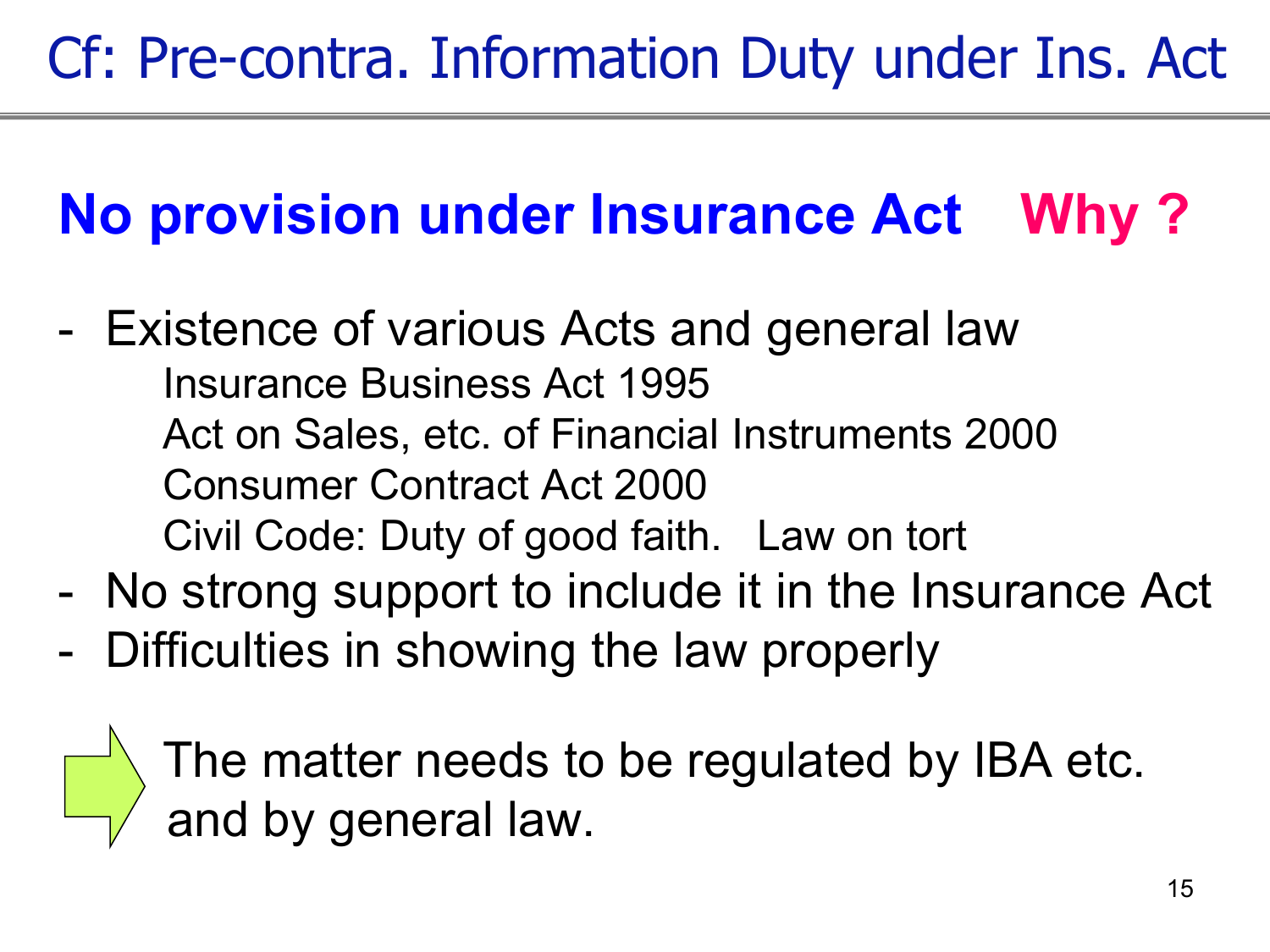### Analysis of Informational Duty

#### **<Various levels>**

- Deceit, False explanation
- Insufficient provision of material information
- Lack of positive explanation of material facts

Analysis by the author

- Sufficient in general but not enough for the person to understand
- Sufficient as information but without confirming the intention
- Sufficient as information but without informing whether the product matches with the intention of policyholder
- Sufficient as information but not sufficient as an advice
- Sufficient in general but not sufficient as a best advice

#### **<Necessary information>**

- disadvantageous matters in the contract
- major contents of the contract
- relative position among various products
- 16 - relating issues, e.g. Tax treatment, relation with social ins.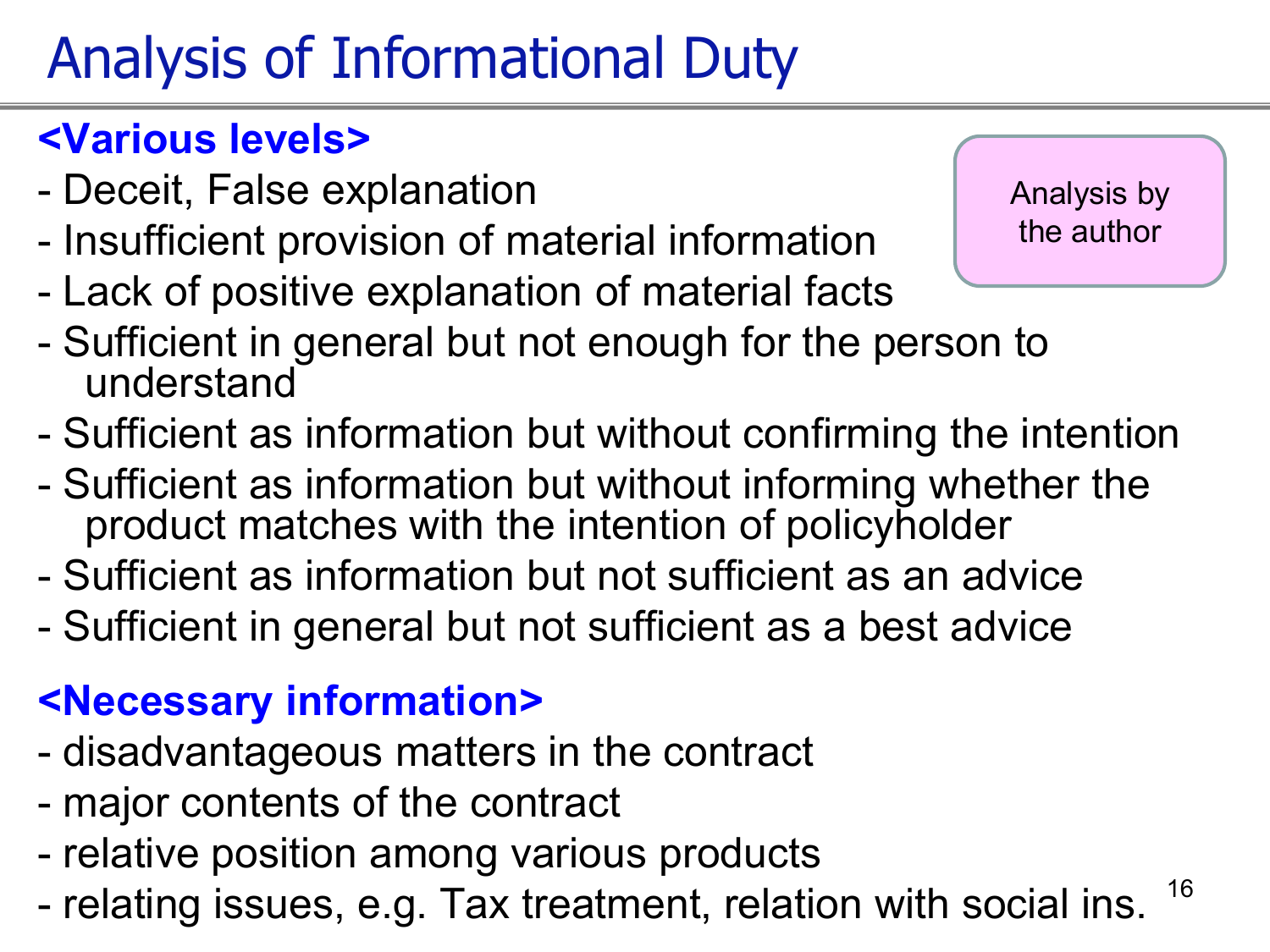### **Revision 1** Pre-contra. Informational Duty

- **Prohibition** of certain conducts (IBA 300)
- Duty of providing relevant documents for **financial type** insurance, special rules on financial products (Financial Instruments and Exchange Act 1948 amended) (IBA300-2)

#### **<New>**

(1) Duty of **providing information** (IBA 294, IBA ER 227-2) **comparative explanation** in certain situations (IBA ER 227-2)

#### **<New>**

17 (2) Duty of **ascertaining customer's intention, proposing** contract in line with the intention,  **explaining** the contents, and  **providing an opportunity to confirm** whether it meets the intention (IBA 294-2, IBA ER 227-6)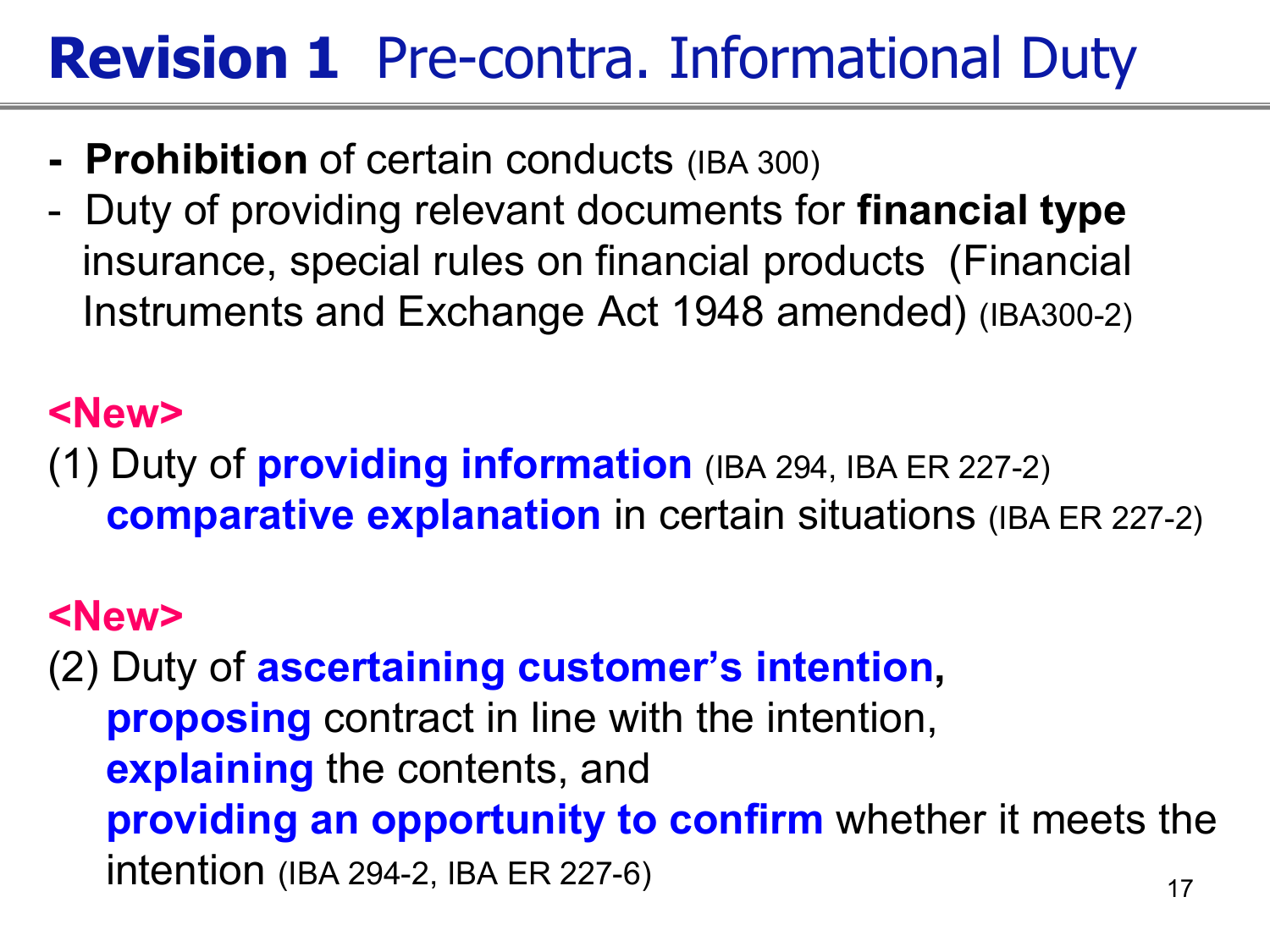### **New (1) Duty of providing information** (IBA294)

A duty to provide policyholders, etc. with information on the contents of insurance contracts and any other information that should serve as reference for them to conclude an insurance contract. Information necessary to provide are;

(a) outlines of insurance contract necessary for policyholders to understand the insurance contract,

 e.g. conditions of insurance payment, period of insurance cover, matters on premium and amount of insurance

#### (b) information to alert for the policyholders

 e.g. duty of disclosure, starting time for insurance cover, major exclusions, cancelation and return of premium

(c) other important information e.g. incidental services to insurance

**Detailed Guidelines** of FSA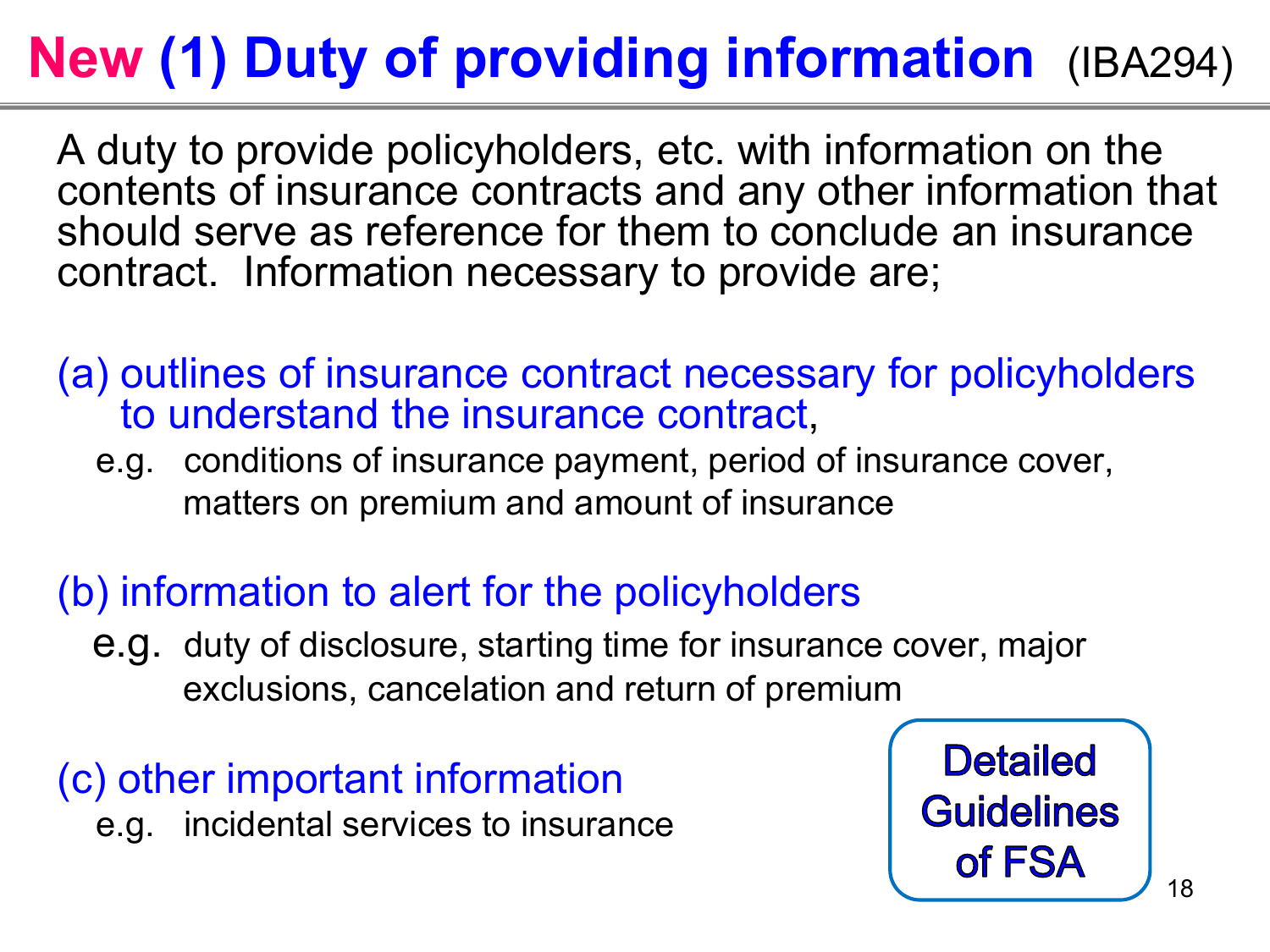### **New (2) Duty of confirming intention** (IBA 294-2)

A duty to;

**ascertain** customer's intention,

**propose** conclusion of insurance contract in line with such intention,

**explain** the contents of the relevant insurance contract to the customer,

**provide** the customer with the **opportunity** to confirm that the intention accords with the contract

**Exception**: insurance on commercial business risk, compulsory insurance etc.

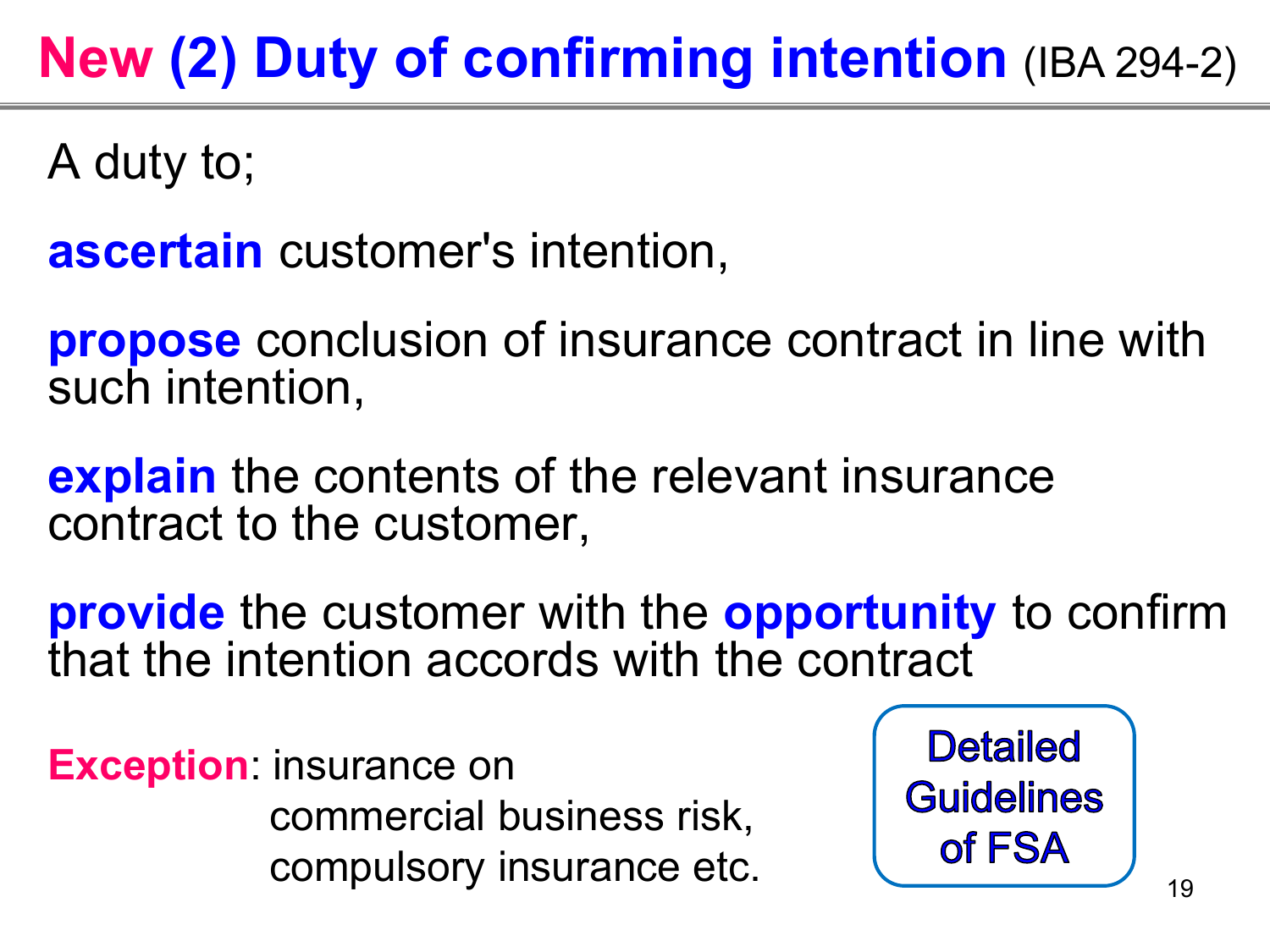### Cf: Other Acts

#### **a. Act on Sales, etc. of Financial Instruments 2000**

- Duty of explanation of material matters specified in the Act risk of incurring loss, deficit etc.
	- \* Explanation necessary for the customer to understand
- Prohibition of conclusive valuations **Violation**  $\Box$  Right for damages.  **Principal amount is presumed to be the loss.**

#### **b. Financial Instruments and Exchange Act**

Duty to provide certain documents

#### **c. Consumer Contract Act 2000**

Duty of explanation of material matters specified in the Act Consumer can avoid its offer made by  **misunderstanding Violation**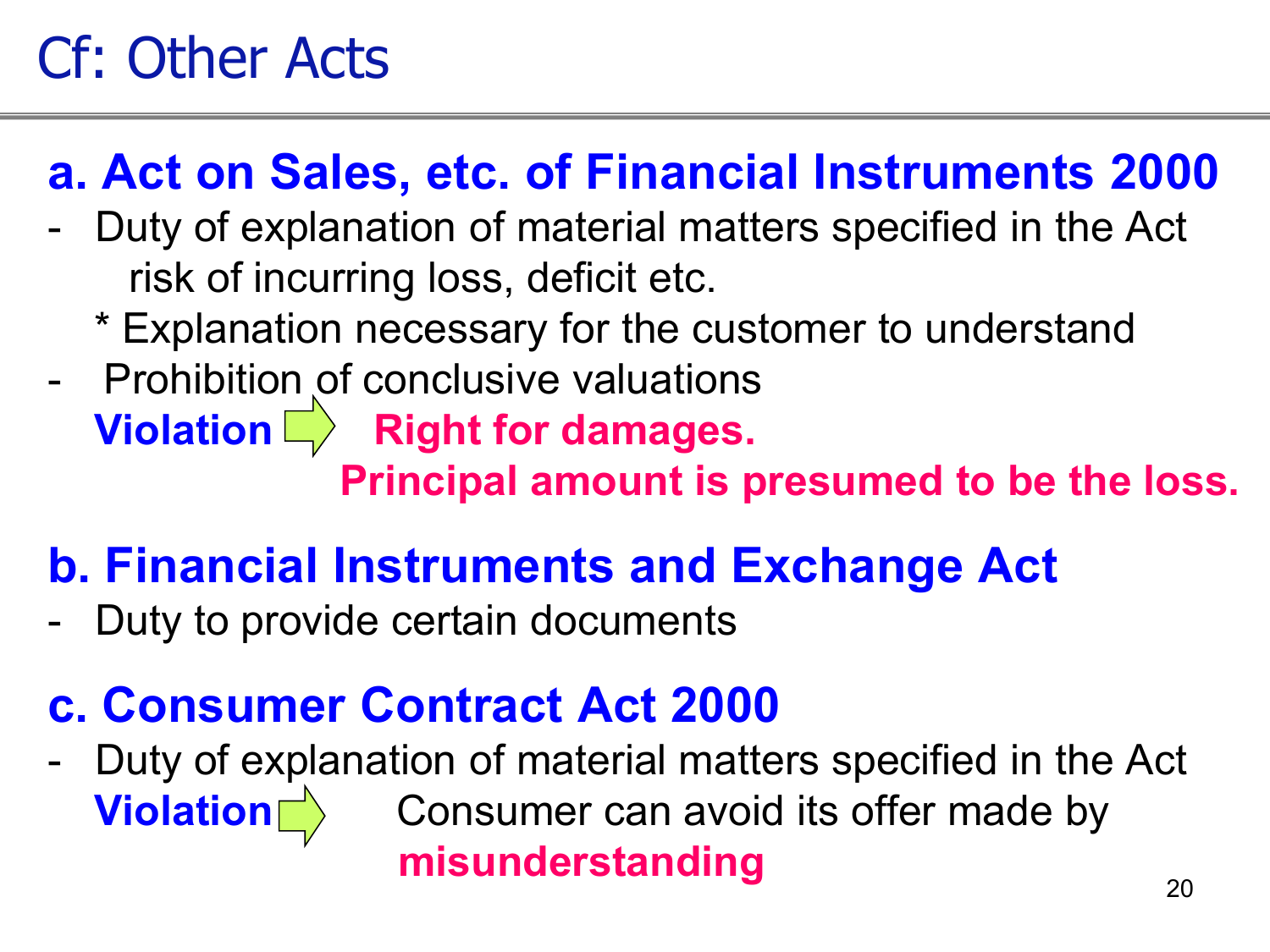#### **d. Civil Code** Various legal method

#### **d-1) Avoid contract** based on **mistake Article 95**

#### **Avoid contract and recover paid premium**

 \*Unjust enrichment for the cover already provided needs to be deducted.

**d-2) Claim for damages in tort Article 1 (good faith) & 709**

**Breach of duty of good faith→Right for damages in tort** 

\*Adjustment based on the contributory negligence, if any \*No concurrent right for damages under contract (Supreme Court Decision)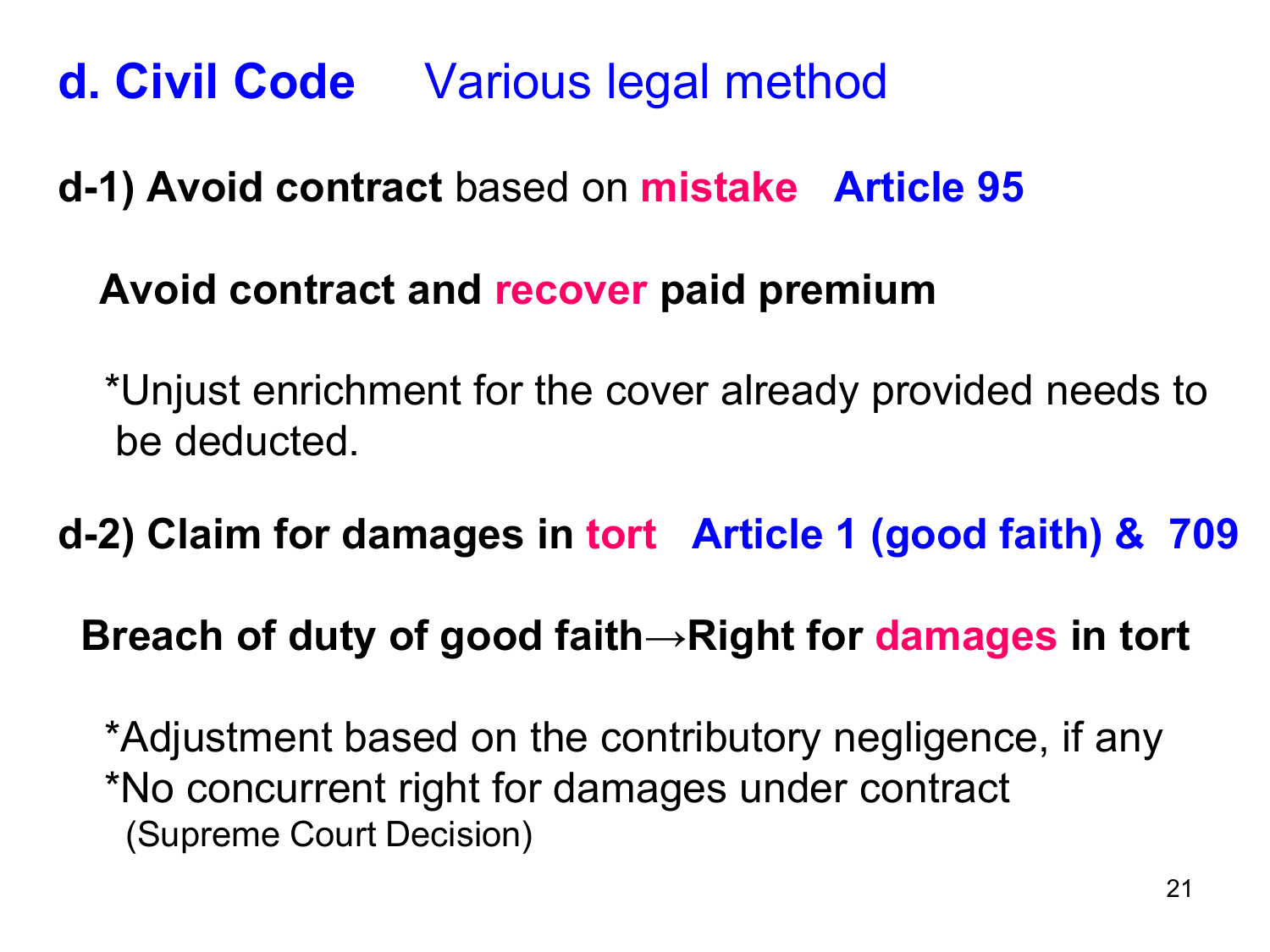### How regulatory law affects general law?

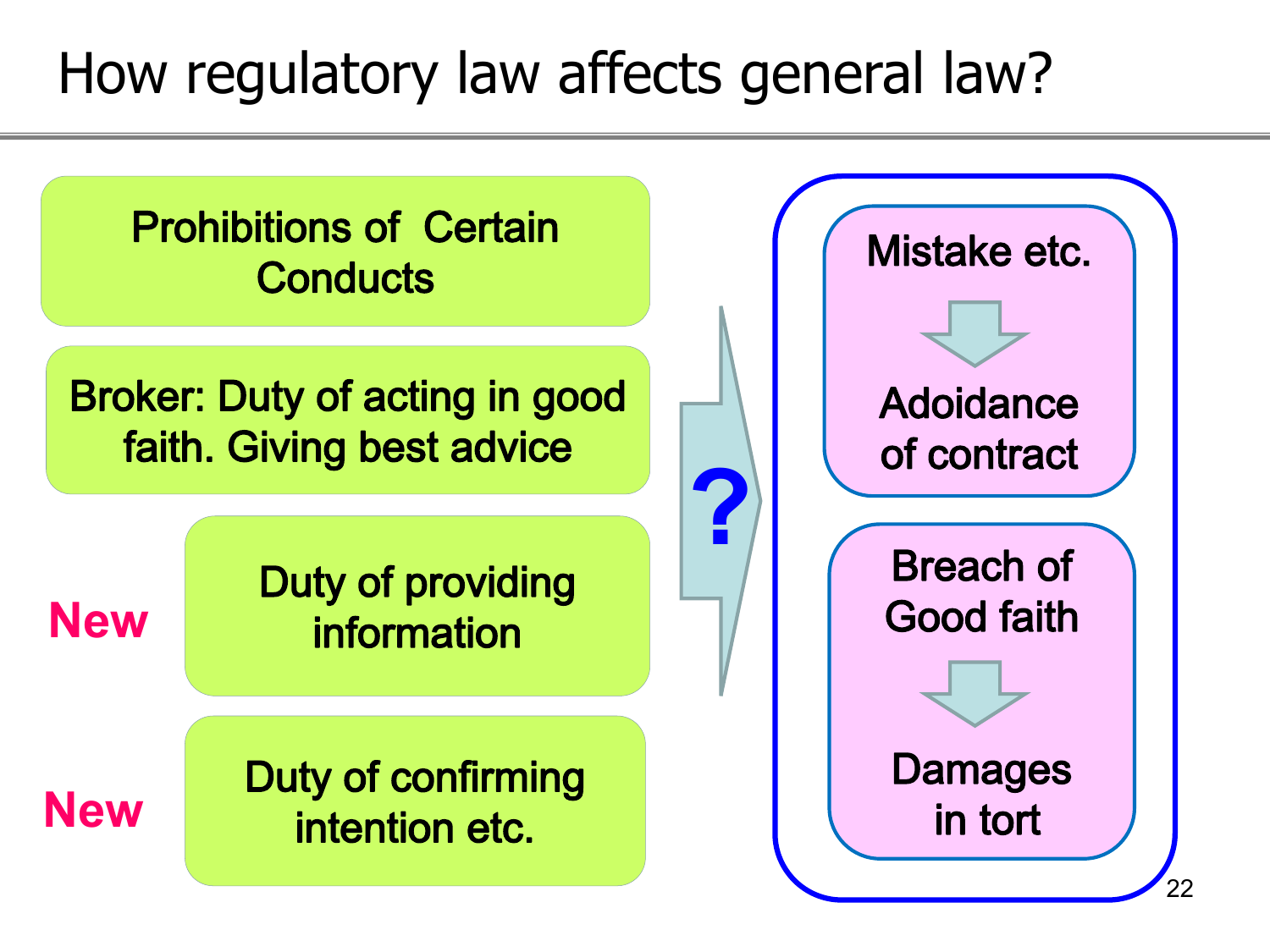### **Revision 2:** Duty on the Management

#### **Former**: Duty was on the **insurance company** only.

Take measures to ensure sound and appropriate management, such as explanation of important matters to its customers, appropriate handling of customer information, and **proper execution of any business entrusted to a third party**. \*IBA100-2

**<NEW>** \*IBA 294-3 IBA ER 227-7 to 227-15 Guidelines Duty of **agent** and **broker** to take measures to ensure sound and appropriate operation of the business of insurance solicitation

- explanation of material facts
- proper protection of information of clients
- proper solicitation
- proper comparison of insurance products among insurers

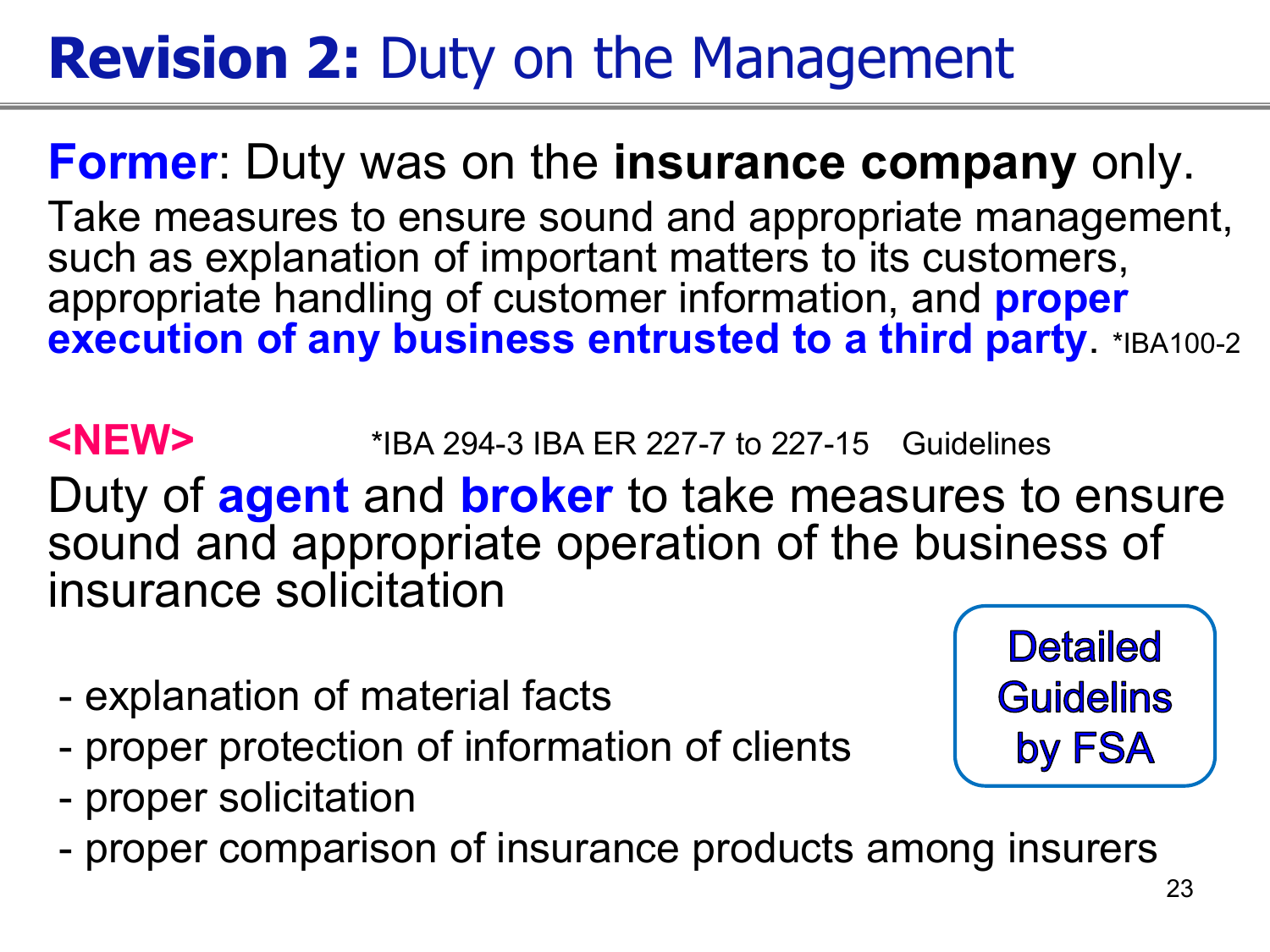### 6. Analysis: Japanese Approach Personal View

#### **Combination 1: Regulatory Law + General Law**

 $\overline{a}$ 

#### **Regulatory law | Conduct behavior, management**

- better to prevent problems and create better practice
- easy to show detailed rules and amend rules reflecting the change of circumstance
- easy to adjust the rule with the development of other laws on financial products
- various sanctions are available to control the conducts of seller



#### **Geberal law BEE All Remedies for policyholders etc.**

- easy to reflect the development of general law
- flexible to adjust the damages using contributory negligence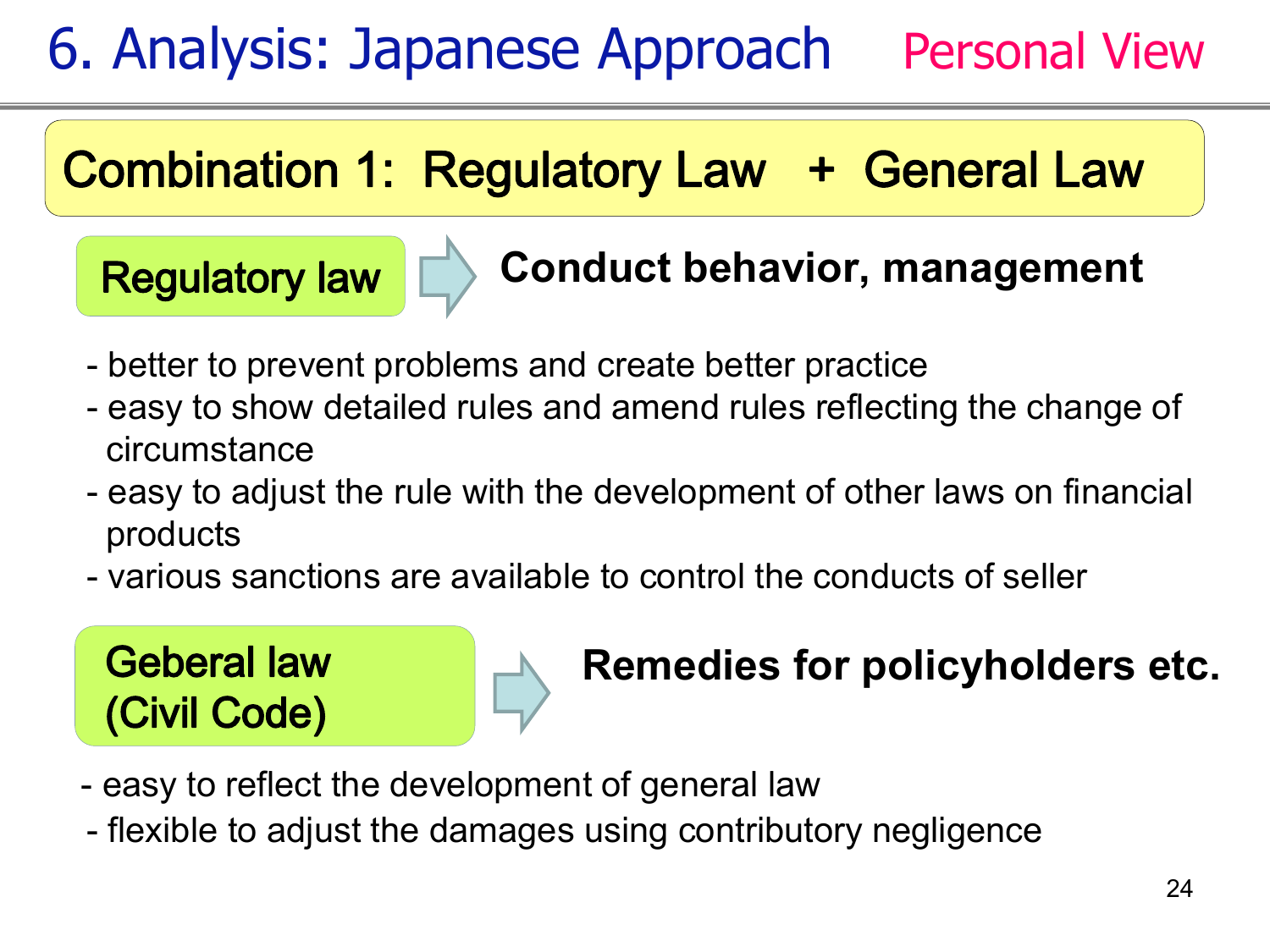#### **Combination 2** Duty on the behavior of seller + Duty of establishing proper management

Duty on the behavior. Regulate the way of solicitation. Duty of establishing proper management may be more flexible, depending on the size and nature of the seller.

#### **Combination 3** Legal Duty under IBA and other Acts + Soft law

 Legal duty is the minimum standard. Soft law shows detailed procedures and is able to show best practice.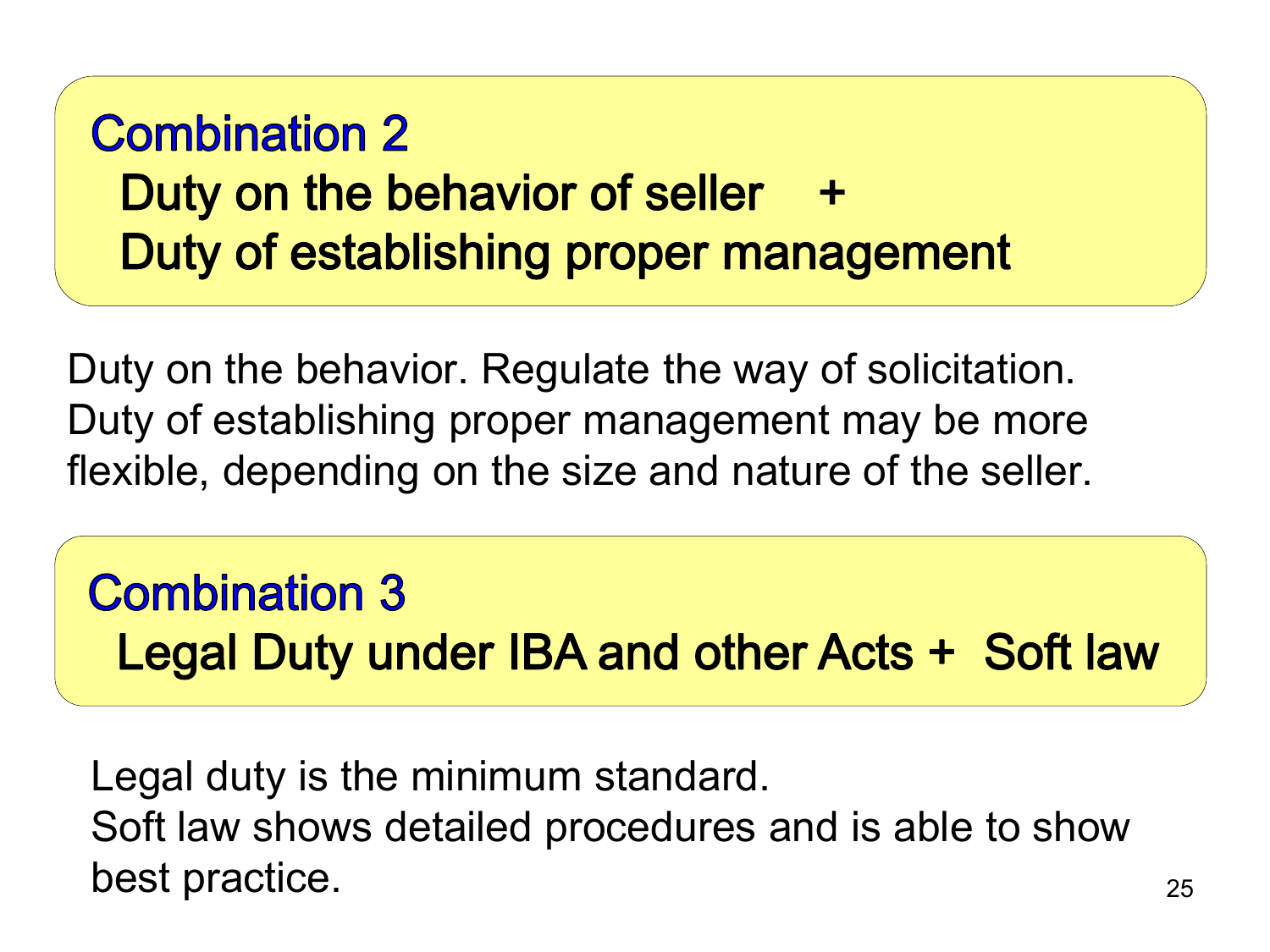### How does the New Law affect the Business?

#### **1. Enhanced duty of explanation**

- Detailed procedures to do business.
- Regulate the method in detail and less freedom
- Much emphasis on prevention
- Possibility of increasing paper works and time for effecting contract.

#### **2. Duty of building proper management**

- Effective to lead agents to be more independent and responsible
- In practice, insurance companies are providing standard tools for their agents to use.
- Possibility of increasing paper works and costs.